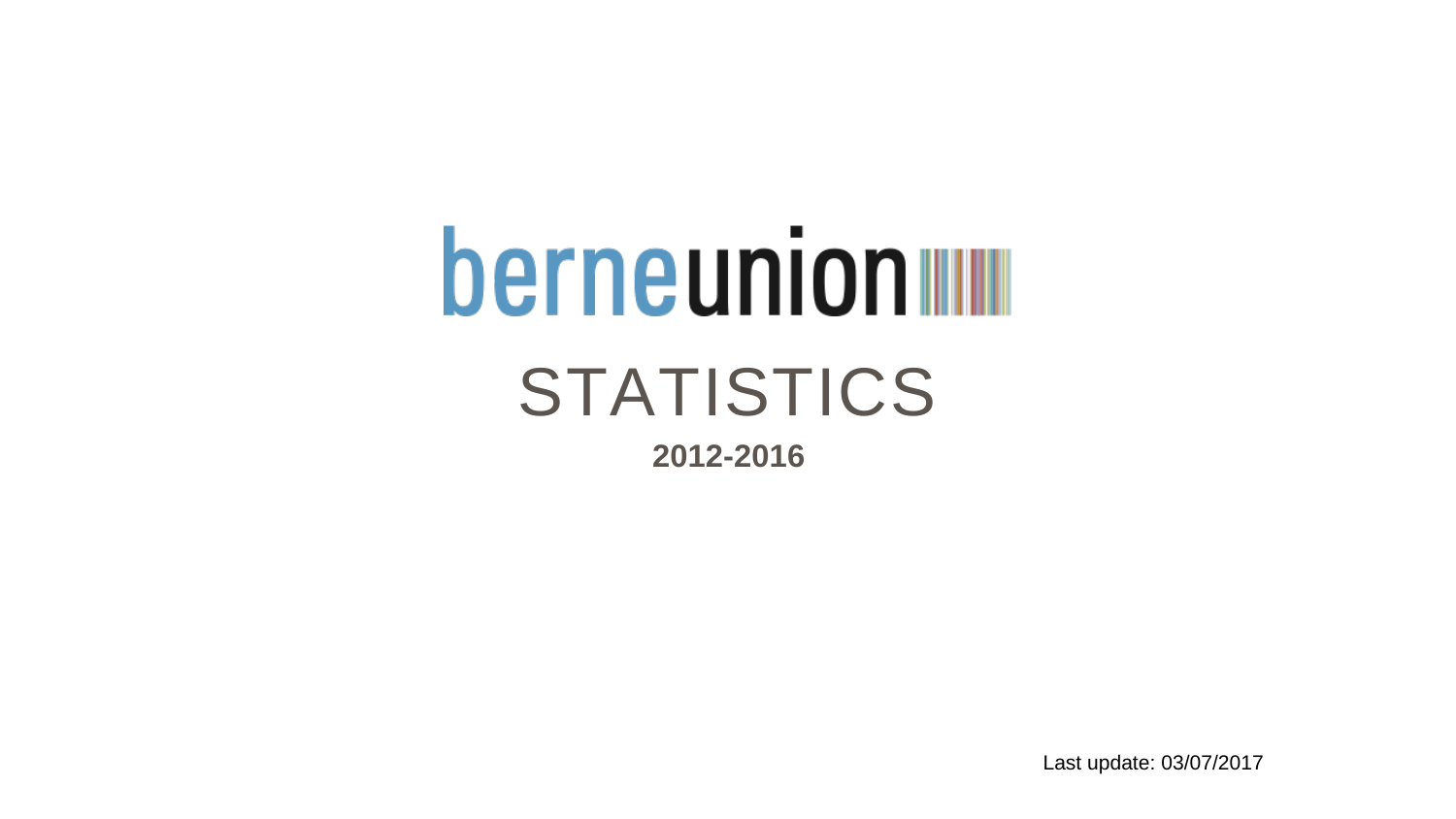### **OVERALL TRENDS**

**WORLD EXPORTS**<br>[USD, BILLIONS] – SOURCE: WTO [USD, BILLIONS] – **WORLD EXPORTS** SOURCE: WTO



New business by year, vs. total world exports

## **berneunion WWW**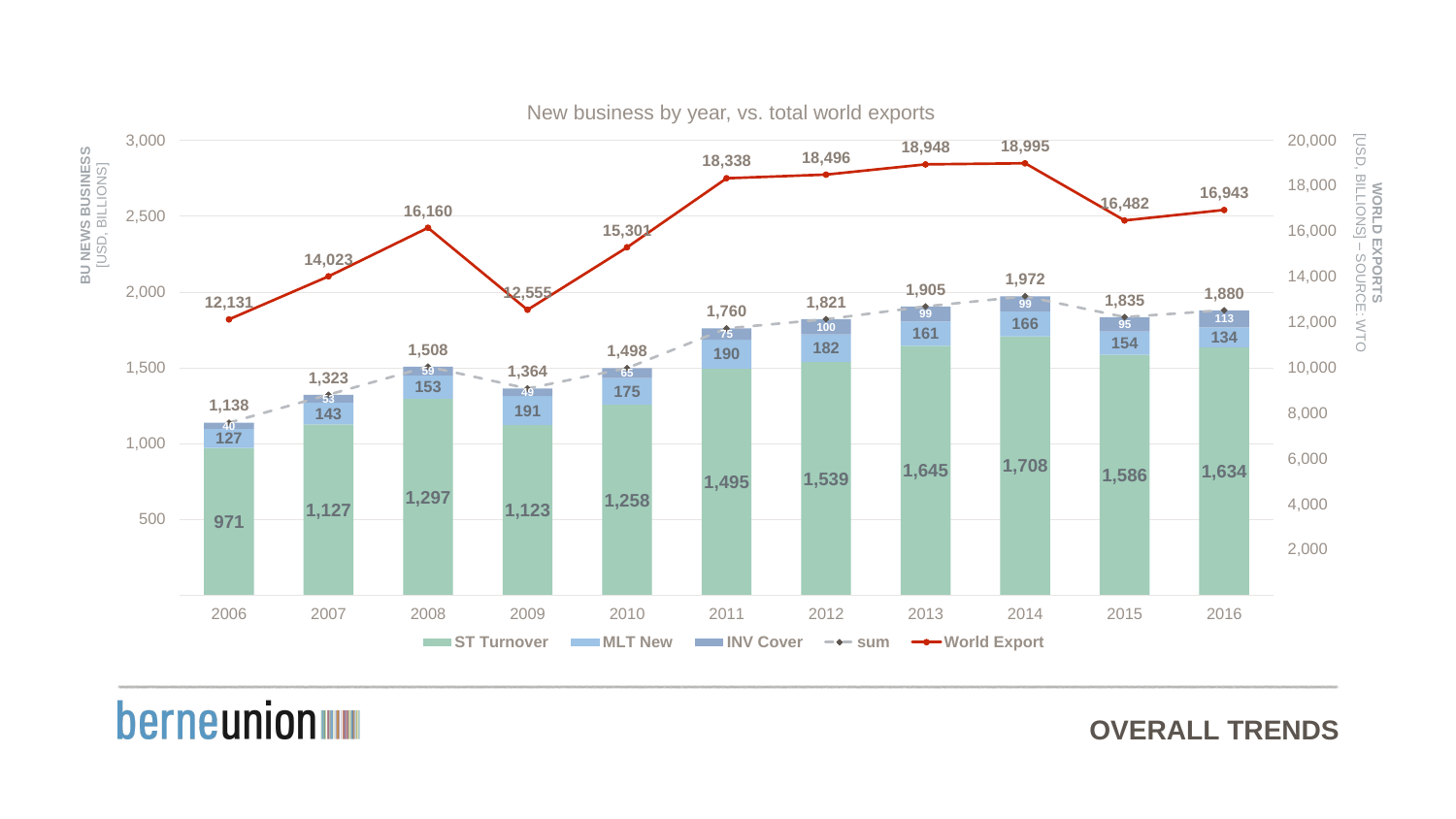### **OVERALL TRENDS**



| <b>North America</b>               | 10% |
|------------------------------------|-----|
| Lat Am + Central<br><b>America</b> | 9%  |
| <b>North Africa</b>                | 2%  |
| <b>Sub Saharan Africa</b>          | 5%  |
| <b>GCC Countries</b>               | 5%  |
| <b>Other Middle East</b>           | 3%  |
| <b>Russia / CIS</b>                | 3%  |
| <b>Rest of Europe</b>              | 42% |
| <b>South East Asia</b>             | 7%  |
| <b>South Asia</b>                  | 3%  |
| <b>East Asia</b>                   | 9%  |
| Oceania                            | 2%  |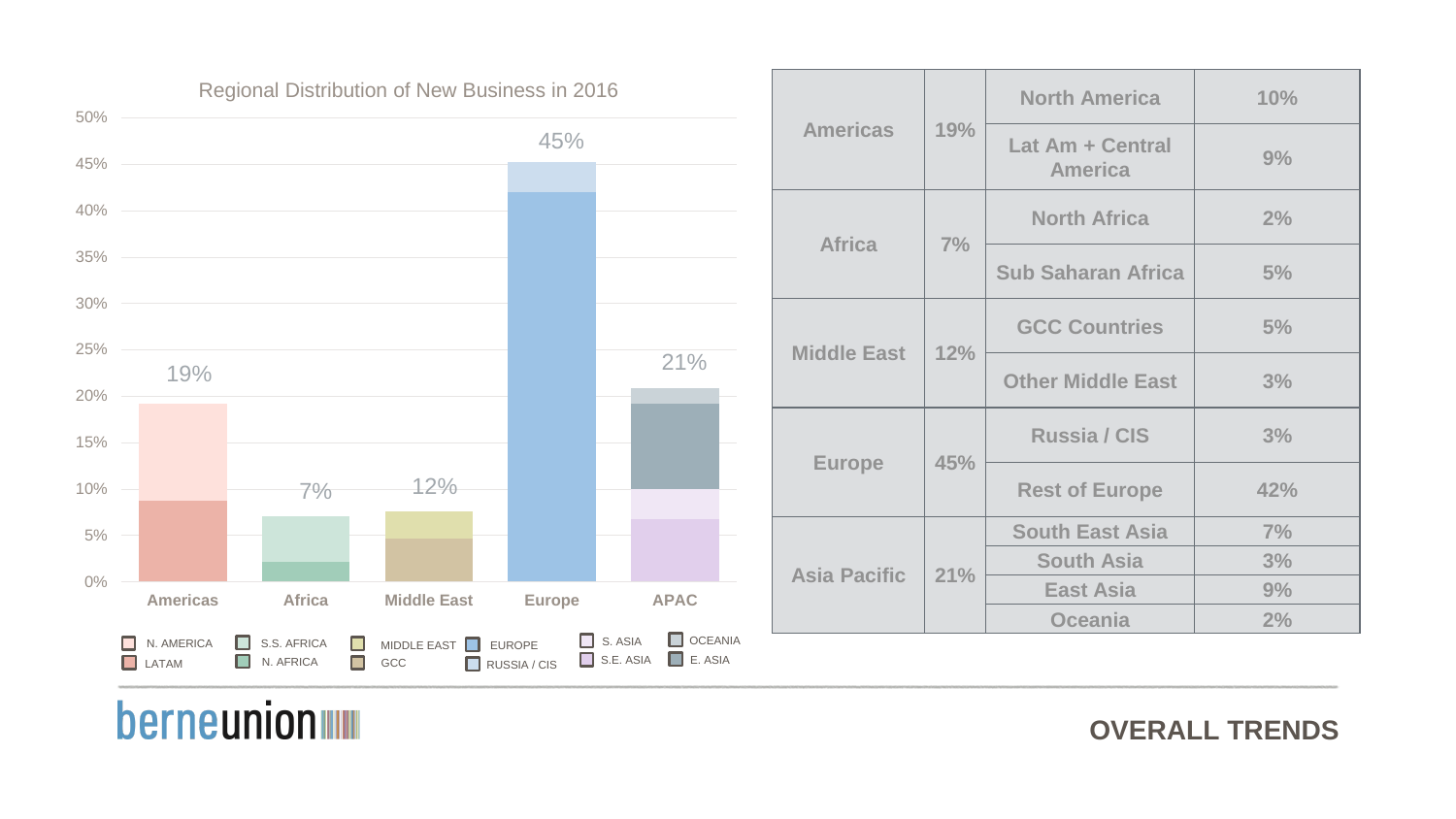### **OVERALL TRENDS**



| s given in USD<br>billion |            | <b>PUBLIC</b> | <b>PRIVATE</b> |
|---------------------------|------------|---------------|----------------|
|                           | <b>ST</b>  | 723           | 816            |
| 2012                      | <b>MLT</b> | 182           |                |
|                           | <b>INV</b> | 68            | 32             |
|                           | <b>ST</b>  | 774           | 870            |
| 2013                      | <b>MLT</b> | 161           |                |
|                           | <b>INV</b> | 60            | 39             |
|                           | <b>ST</b>  | 807           | 900            |
| 2014                      | <b>MLT</b> | 166           |                |
|                           | <b>INV</b> | 58            | 41             |
|                           | <b>ST</b>  | 743           | 843            |
| 2015                      | <b>MLT</b> | 154           |                |
|                           | <b>INV</b> | 64            | 31             |
|                           | <b>ST</b>  | 724           | 909            |
| 2016                      | <b>MLT</b> | 134           |                |
|                           | <b>INV</b> | 62            | 48             |
|                           |            |               |                |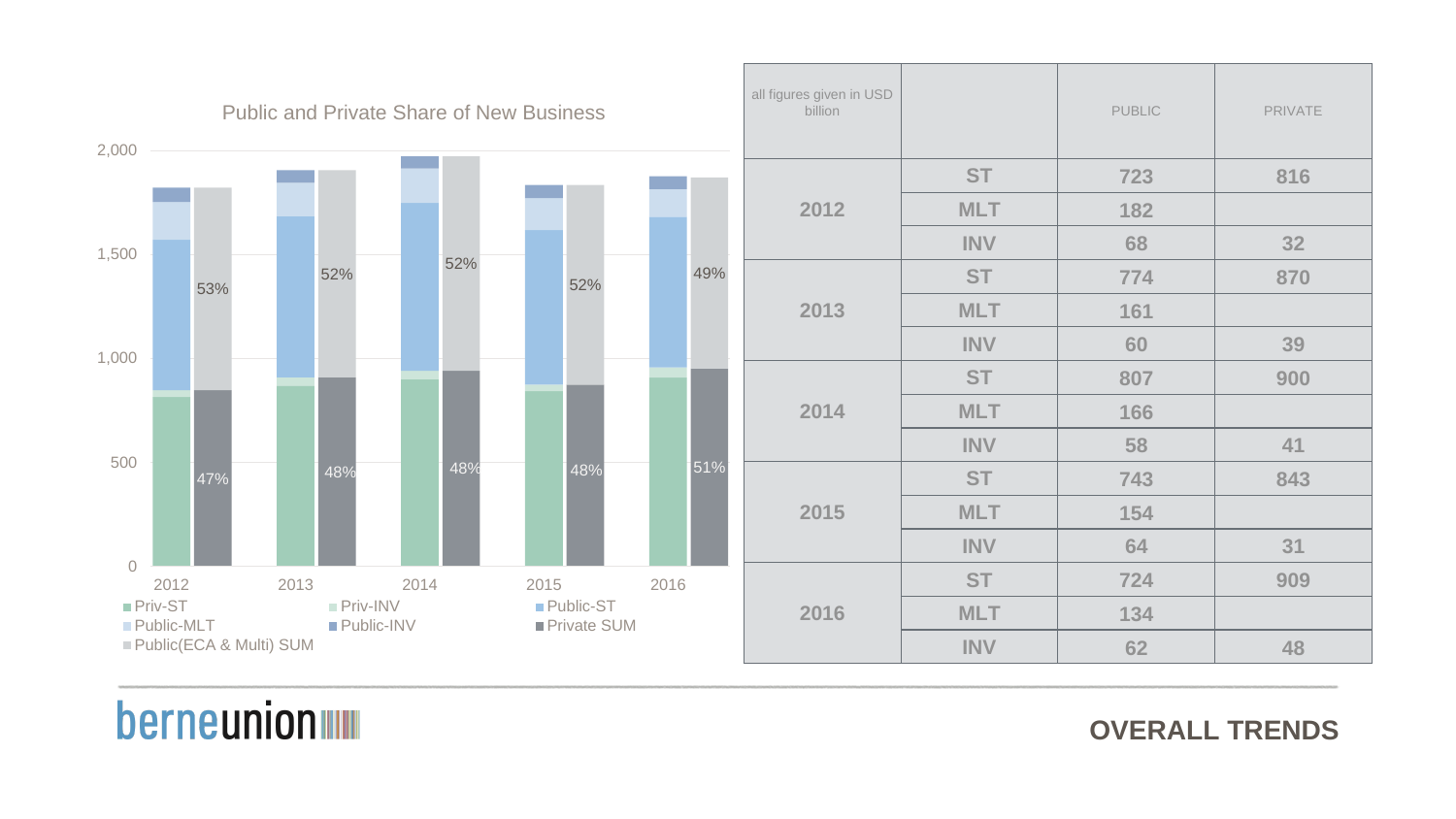### all figures given in USD Million  $\begin{array}{c|c} \text{S}^{\text{T}} & \text{S}^{\text{T}}\end{array}$ **2012 Claims 1,827 2,617 125 Recoveries** 340 **2013 Claims 1,91 Recoveries** 38 **2014 Claims** 2,00 **Recoveries** 56 **2015 Claims 2,584 3,252 150 Recoveries** 388 **2016 Claims 2,783 3,008 300 Recoveries 394 5,639 66** <sup>0</sup> 1,000 2,000 3,000 4,000 5,000 6,000 7,000 2012 2013 2014 2015 2016 Claims and Recoveries  $S$ T  $MLT$   $N$

## berneunion

### **SHORT TERM EXPORT CREDIT INSURANCE**

|                         | MLT   | $\textsf{INV}$ |
|-------------------------|-------|----------------|
| 27                      | 2,617 | 125            |
| $\overline{\mathbf{0}}$ | 2,657 | 107            |
| 13                      | 2,454 | 146            |
| 5                       | 2,190 | 78             |
| $\overline{)4}$         | 2,152 | 239            |
| 5                       | 2,392 | 83             |
| 34                      | 3,252 | 150            |
| 8                       | 2,323 | 12             |
| 33                      | 3,008 | 300            |
| 4                       | 5,639 | 66             |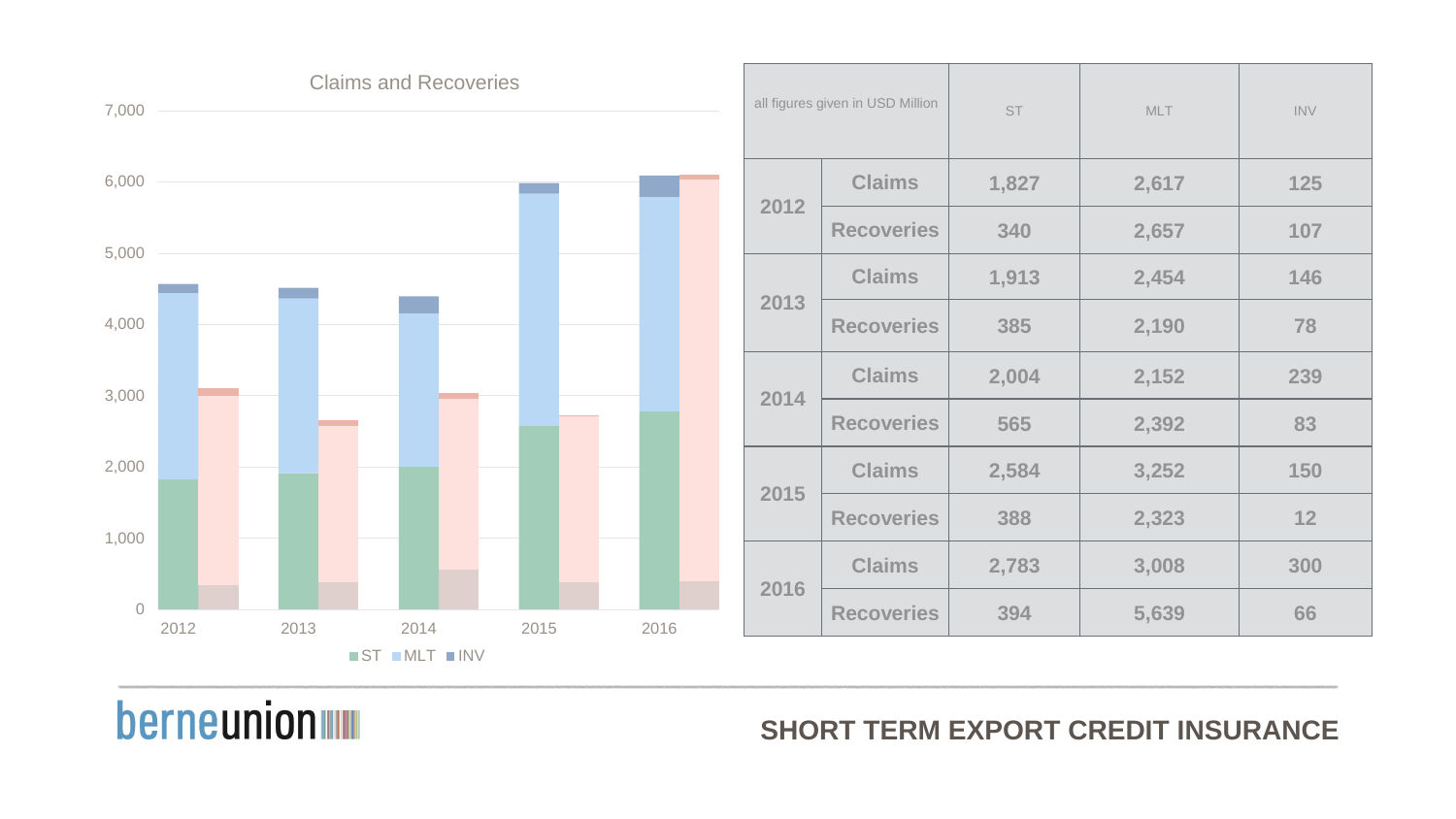# berneunion SHORT TERM EXPORT CREDIT INSURANCE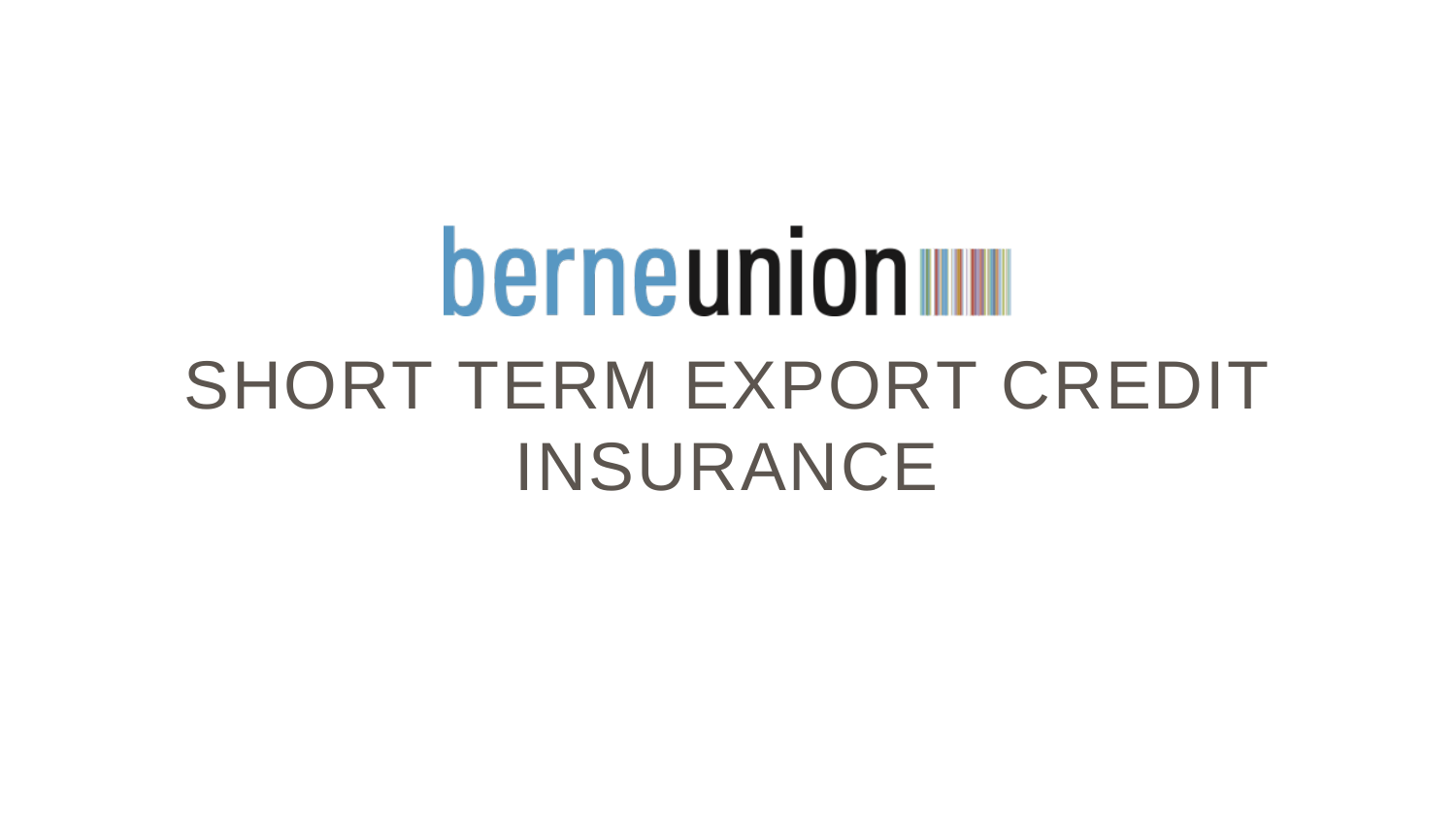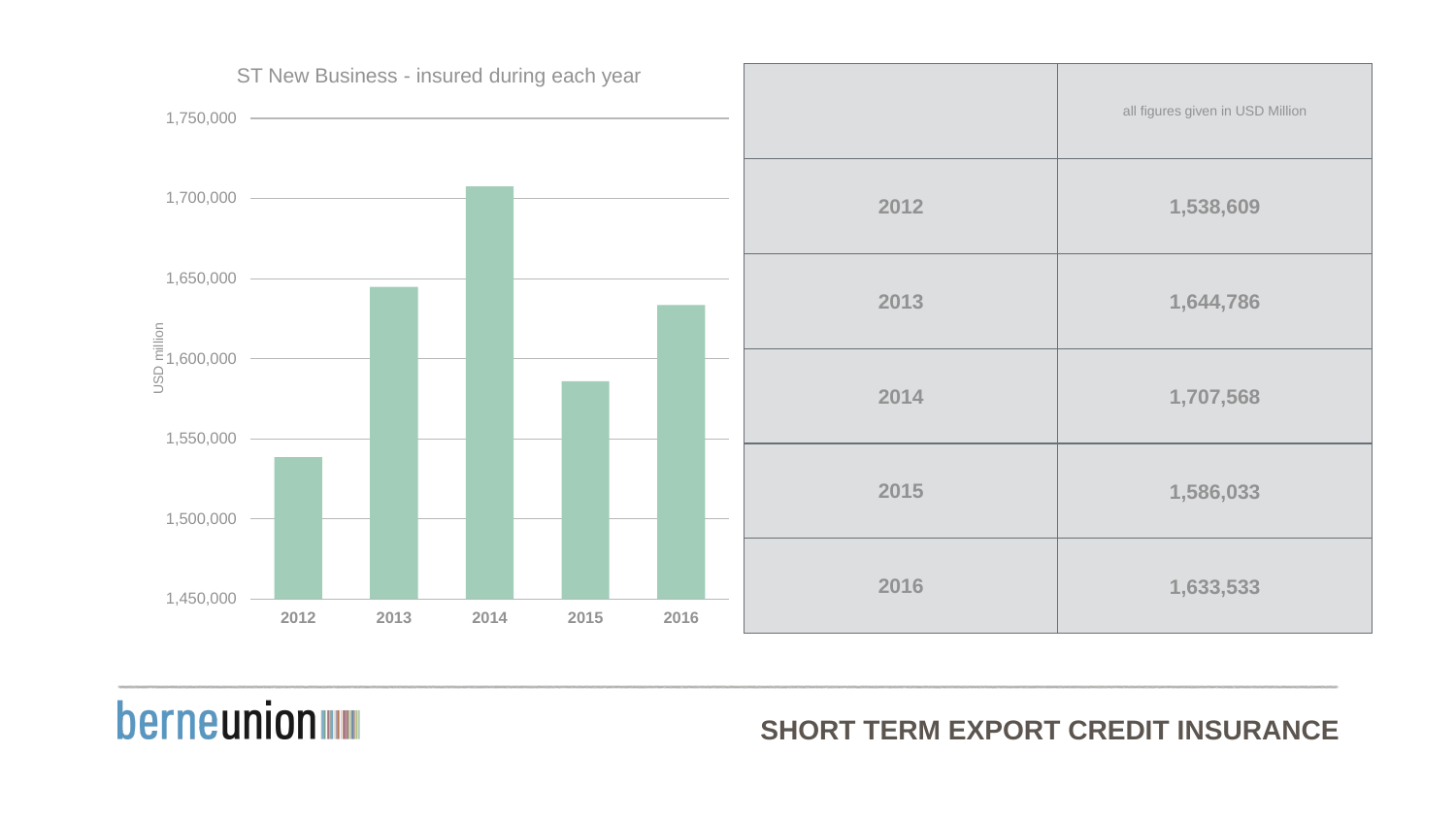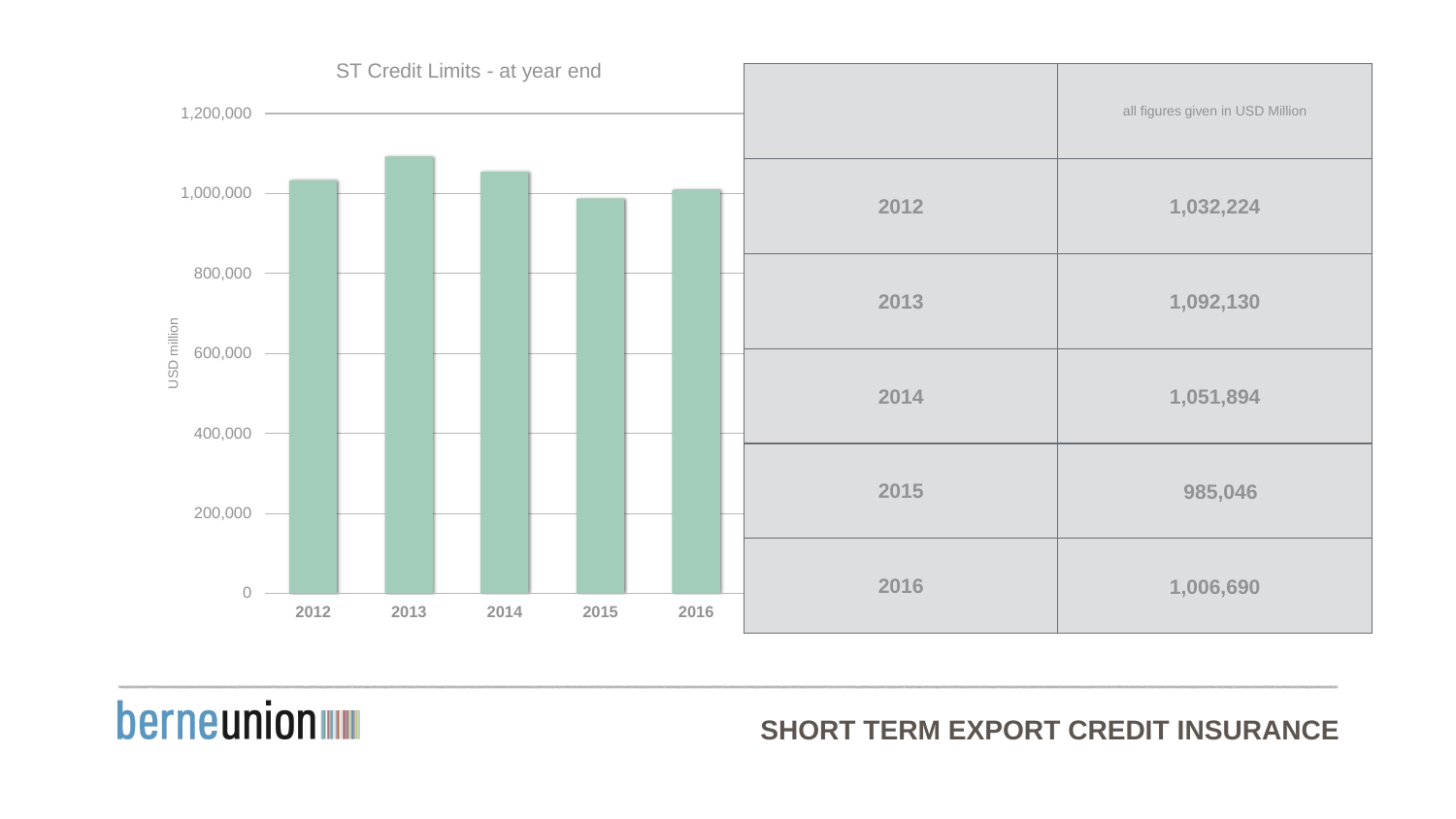|                | 2012  | 2013 | 2014 | 2015  | 2016  |
|----------------|-------|------|------|-------|-------|
| .atAm          | 8%    | 8%   | 9%   | 9%    | 8%    |
| <b>America</b> | 9%    | 9%   | 9%   | 10%   | 10%   |
| <b>Africa</b>  | 1%    | 1%   | 1%   | $1\%$ | 1%    |
| S. Africa      | 2%    | 2%   | 2%   | 2%    | 2%    |
| GCC            | 3%    | 3%   | 4%   | 4%    | 4%    |
| dle East       | 3%    | 3%   | 3%   | 3%    | 3%    |
| urope          | 50%   | 50%  | 49%  | 50%   | 50%   |
| <b>CIS</b>     | 2%    | 2%   | 2%   | 1%    | $1\%$ |
| E. Asia        | 6%    | 6%   | 6%   | 6%    | 5%    |
| i. Asia        | $2\%$ | 2%   | 2%   | 3%    | 3%    |
| ∴ Asia         | 12%   | 11%  | 11%  | 10%   | 10%   |
| ceania         | 2%    | 2%   | 2%   | 2%    | 2%    |
|                |       |      |      |       |       |

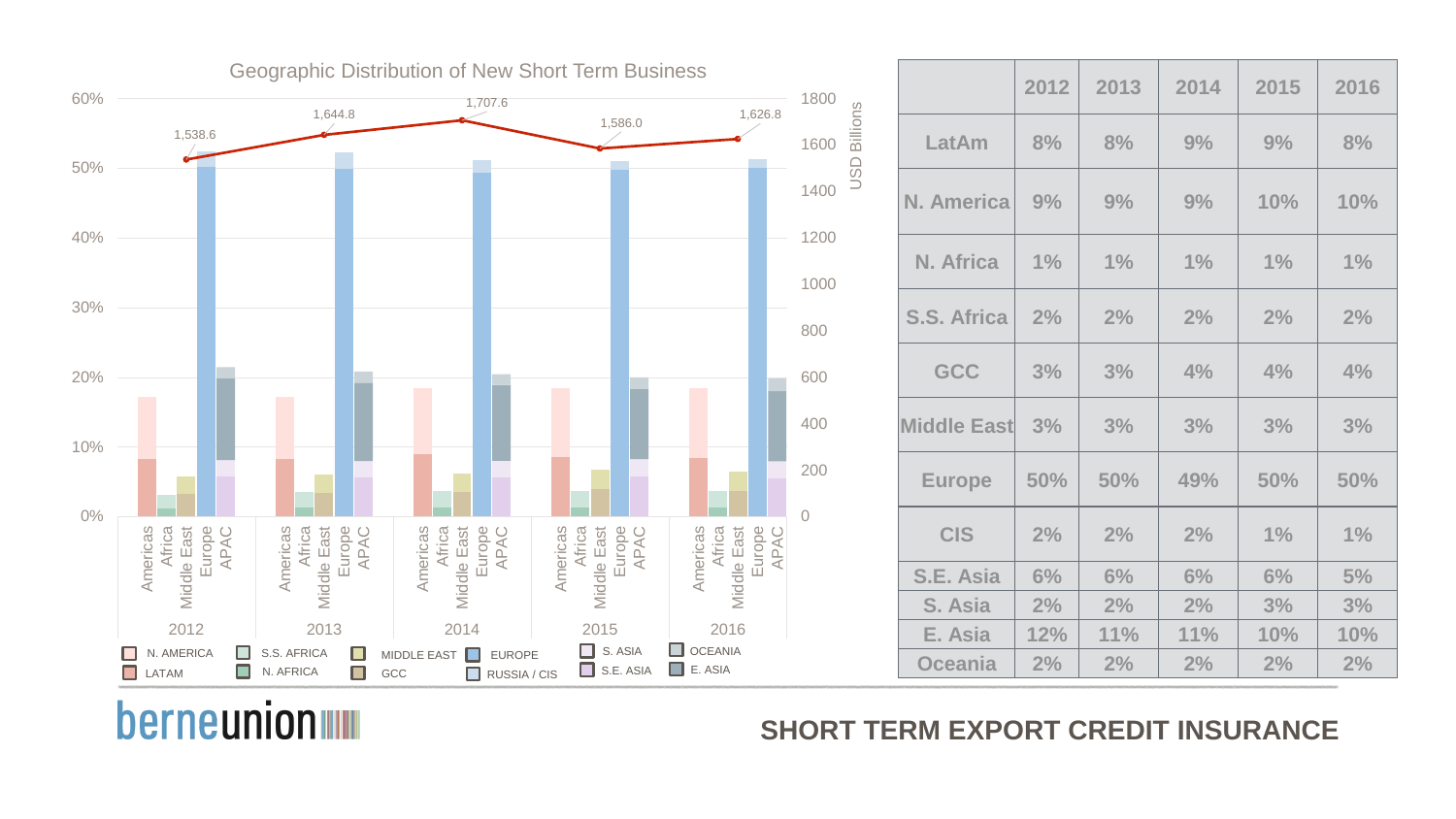| 2015    | 2016    |
|---------|---------|
| 77,271  | 80,662  |
| 60,462  | 62,423  |
| 52,401  | 50,991  |
| 43,809  | 45,893  |
| 43,324  | 44,346  |
| 34,910  | 36,116  |
| 30,855  | 31,265  |
| 29,442  | 29,952  |
| 27,137  | 27,642  |
| 21,997  | 22,283  |
| 563,437 | 575,117 |



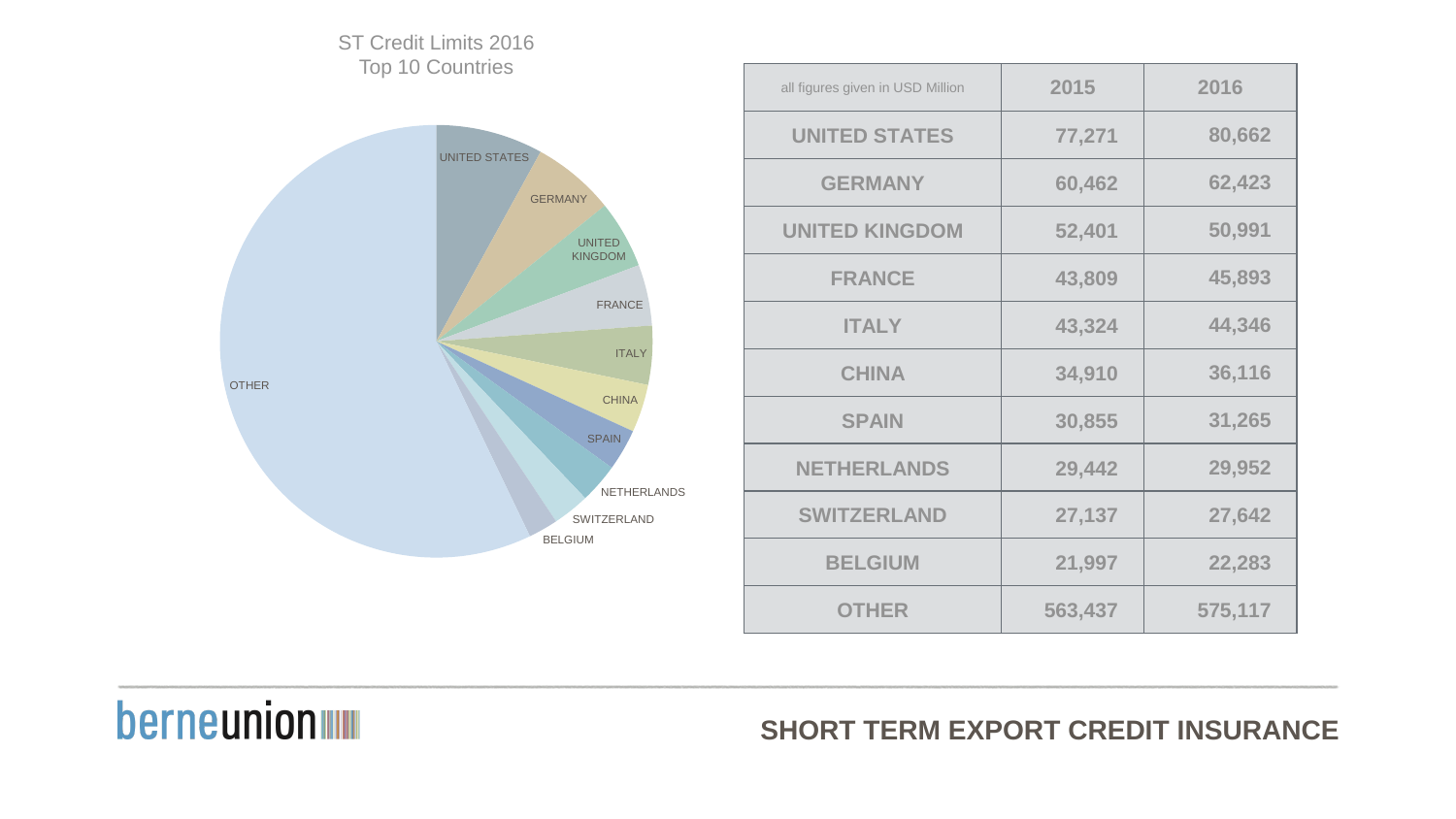

| all figures given in USD Million |
|----------------------------------|
| 1,827                            |
| 1,913                            |
| 2,004                            |
| 2,584                            |
| 2,783                            |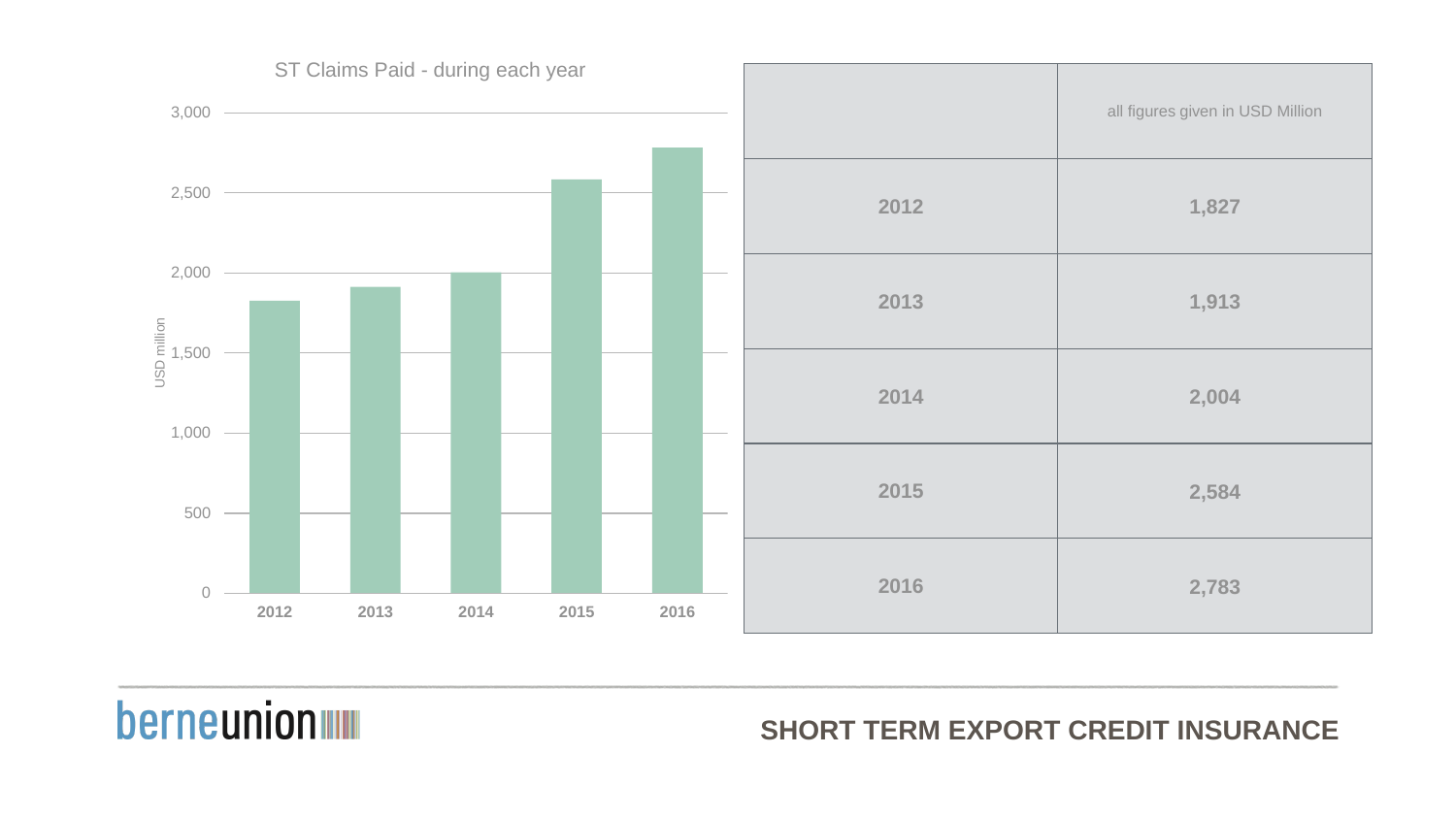| 2015  | 2016  |               |
|-------|-------|---------------|
| 161   | 312   | 7             |
| 205   | 253   | 7             |
| 50    | 126   | オオ            |
| 40    | 107   | 77            |
| 237   | 105   | <b>N.A.</b>   |
| 85    | 104   | 7             |
| 92    | 97    | $\rightarrow$ |
| 42    | 88    | オオ            |
| 98    | 68    | 실             |
| 18    | 60    | オオ            |
| 1,556 | 1,464 | $\rightarrow$ |



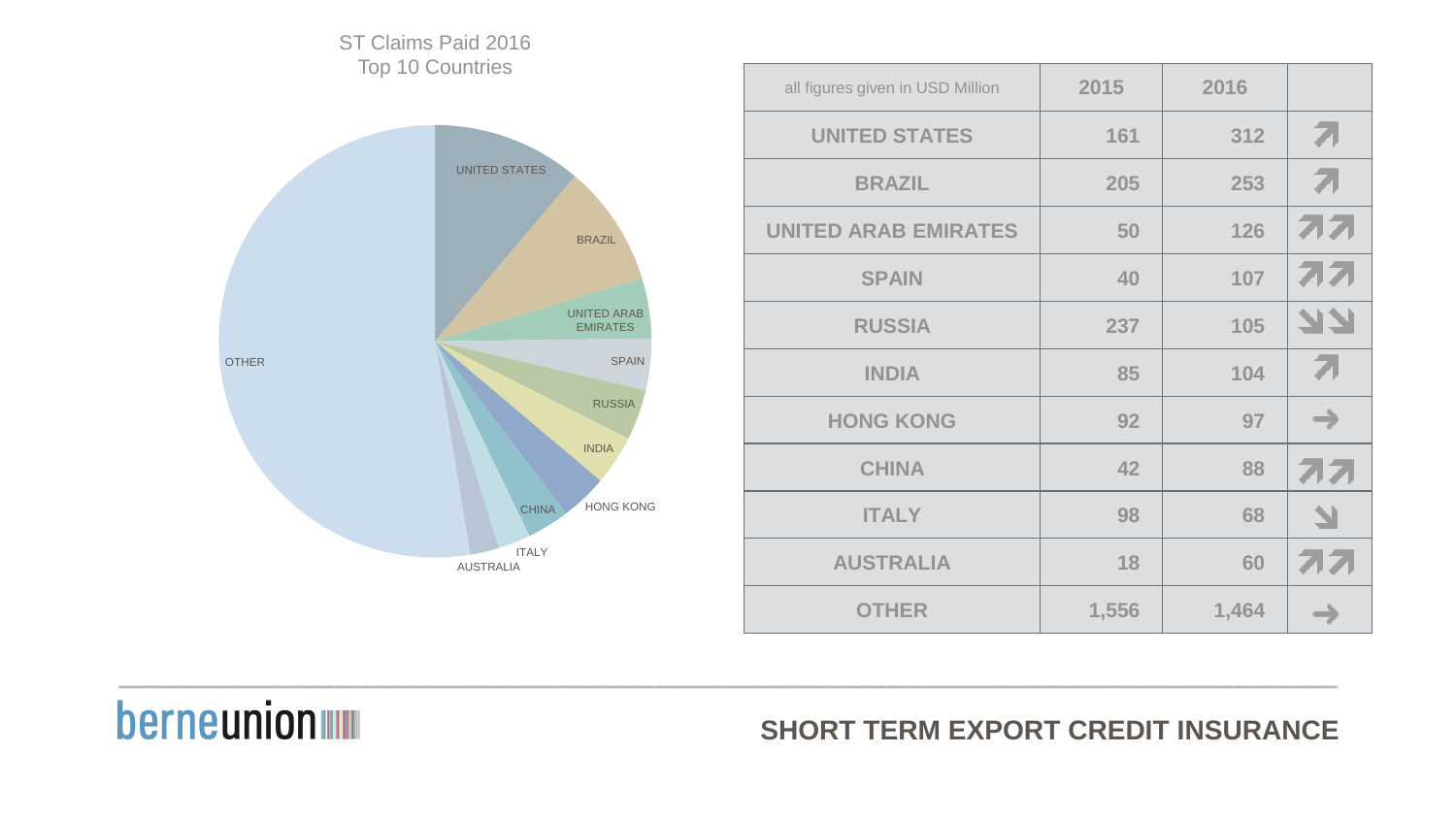

| all figures given in USD Million |
|----------------------------------|
| 340                              |
| 385                              |
| 565                              |
| 388                              |
| 394                              |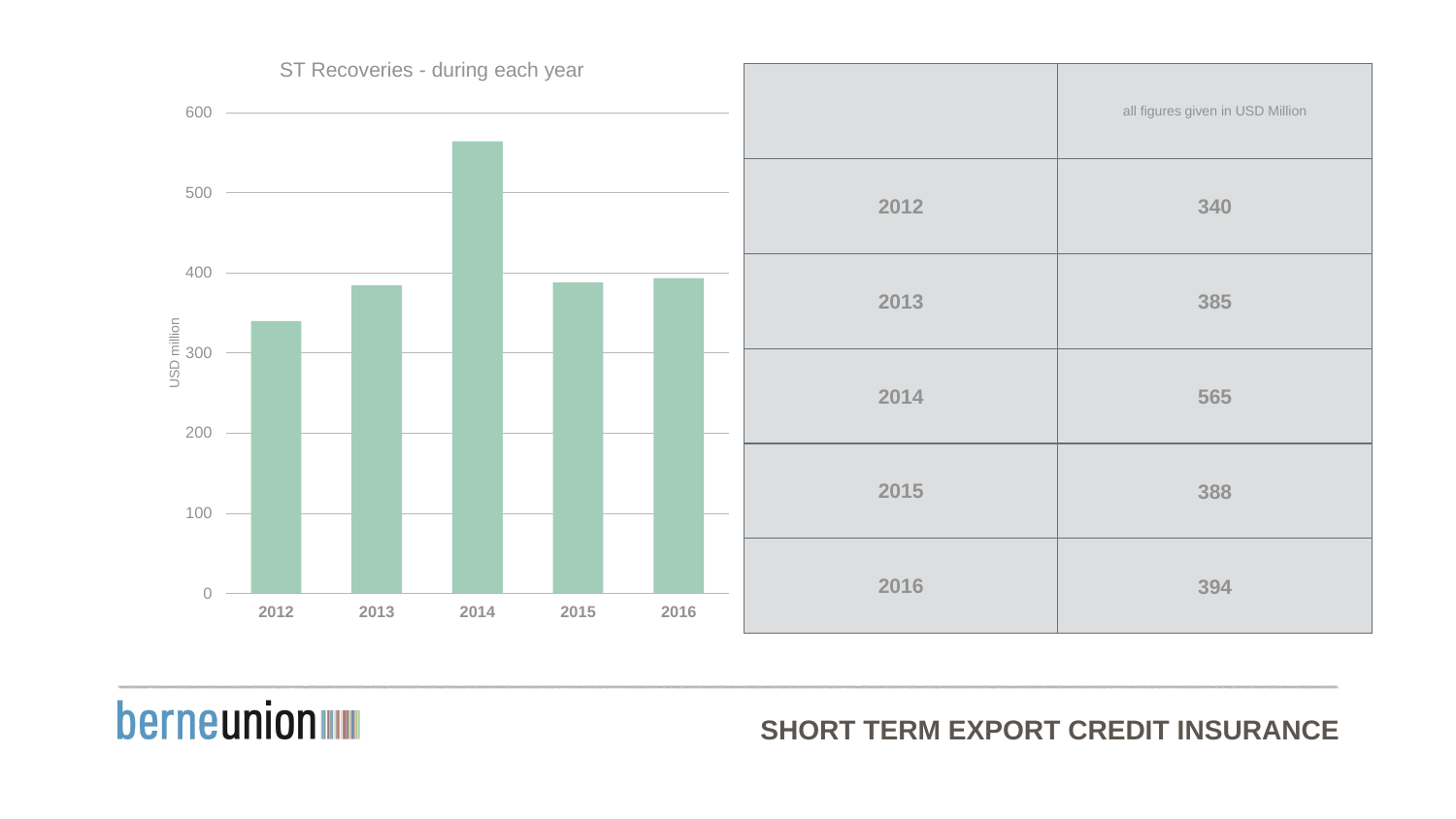| 2015           | 2016 |               |
|----------------|------|---------------|
| 48             | 38   | 习             |
| 9              | 23   | オオ            |
| 1              | 17   | オオ            |
| 20             | 17   | 실             |
| 15             | 16   | $\rightarrow$ |
| 3              | 13   | オオ            |
| 25             | 12   | <b>AR</b>     |
| $\overline{7}$ | 11   | 7             |
| 12             | 10   | 习             |
| 9              | 10   | 7             |
| 241            | 227  | $\rightarrow$ |

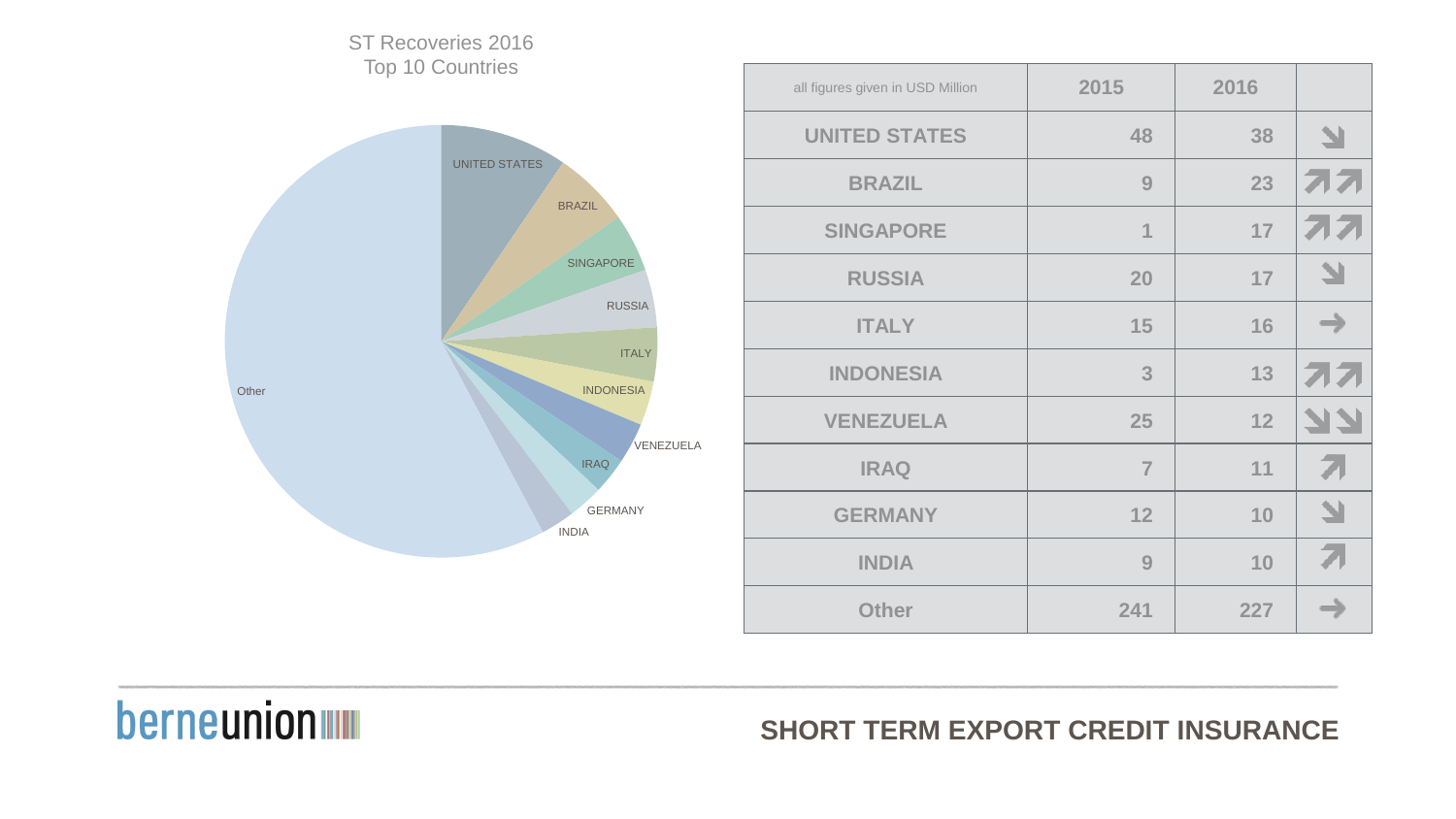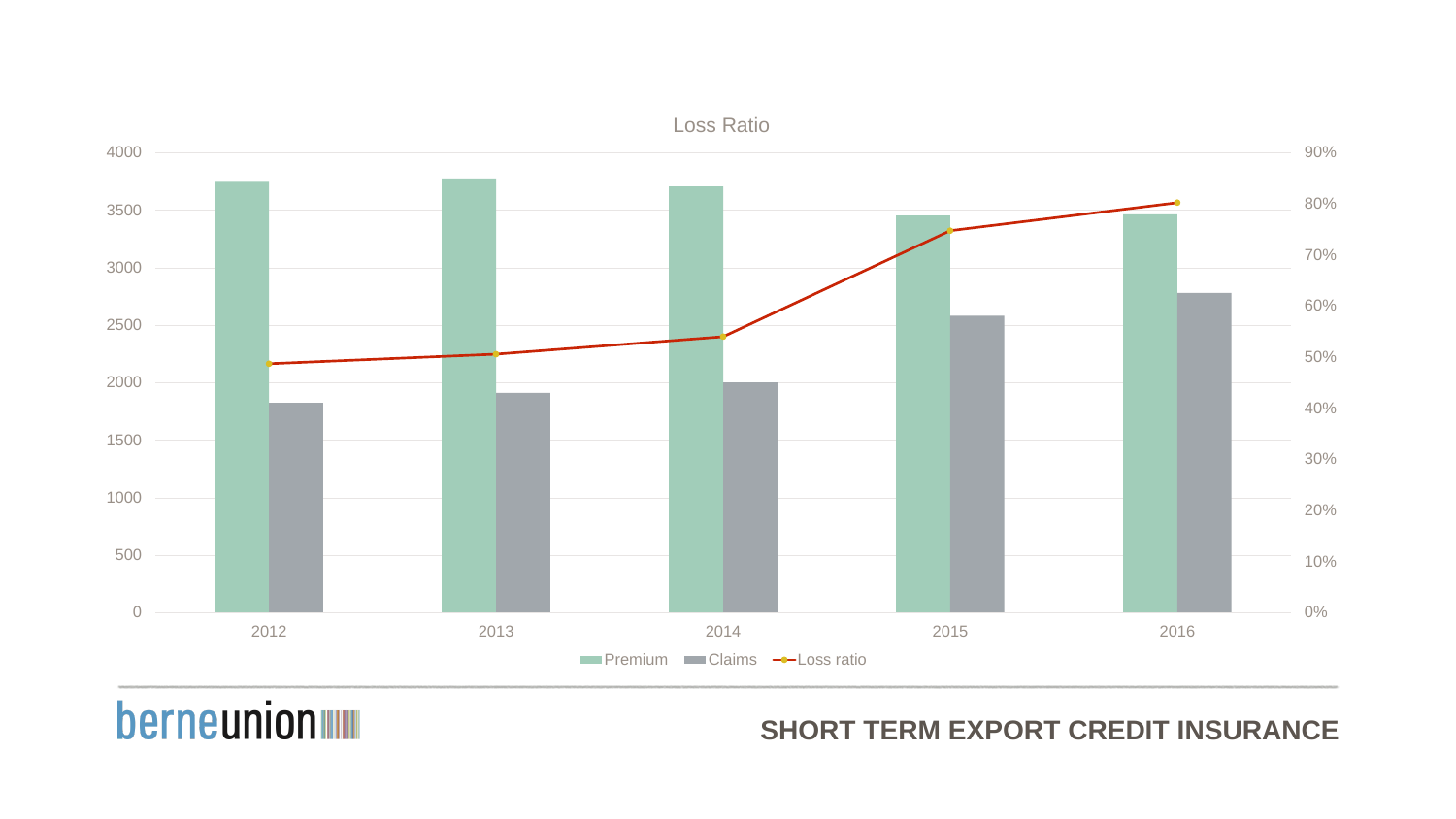| 393.5     |       |
|-----------|-------|
|           | 70%   |
|           | 60%   |
| 3466.6    | 50%   |
|           | 40%   |
|           | 30%   |
| $-2782.7$ | 20%   |
|           | 10%   |
|           | $0\%$ |
| 2016      |       |



## **berneunion**

80%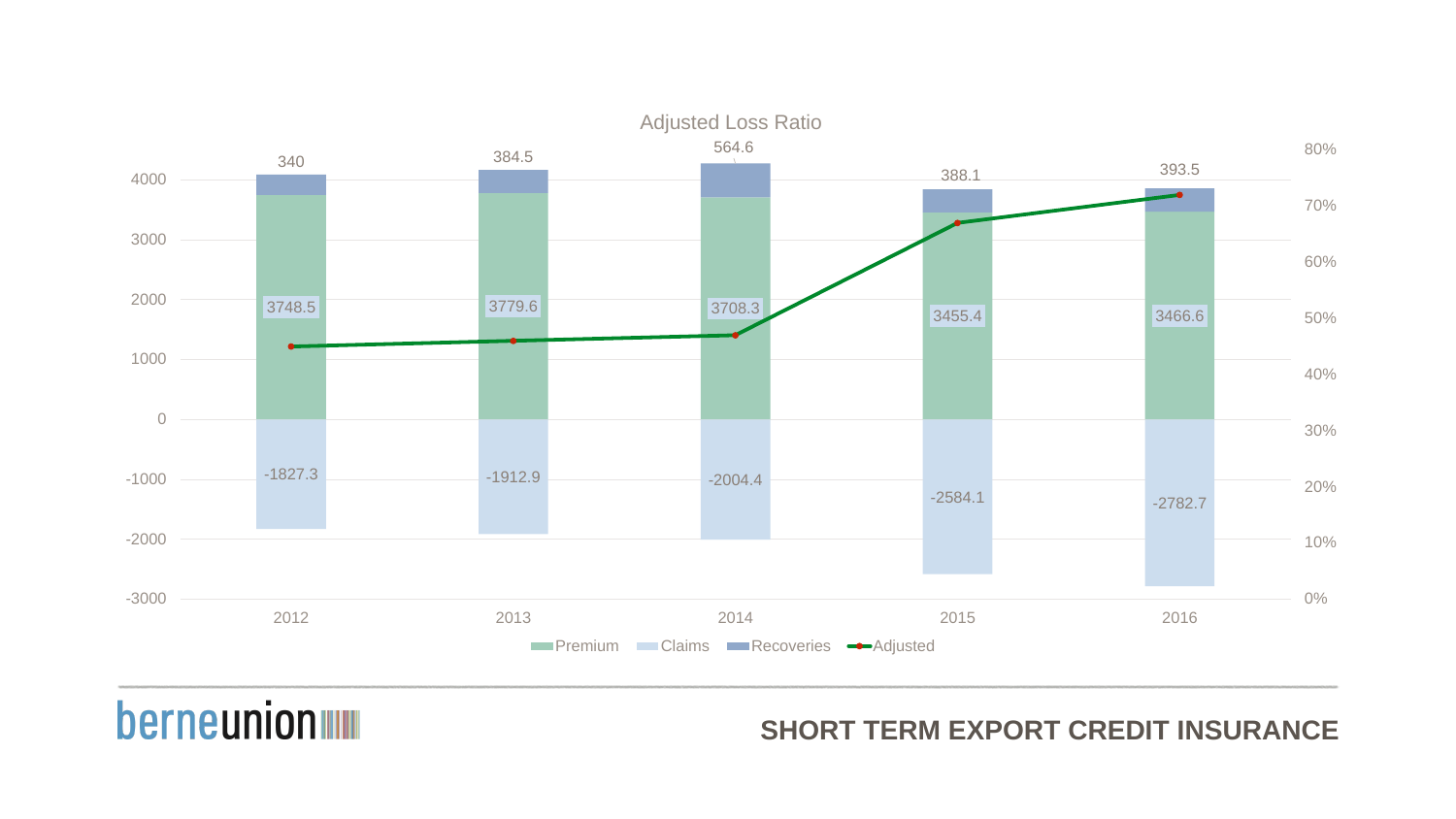# berneunion

# MEDIUM/LONG TERM EXPORT CREDIT INSURANCE AND LENDING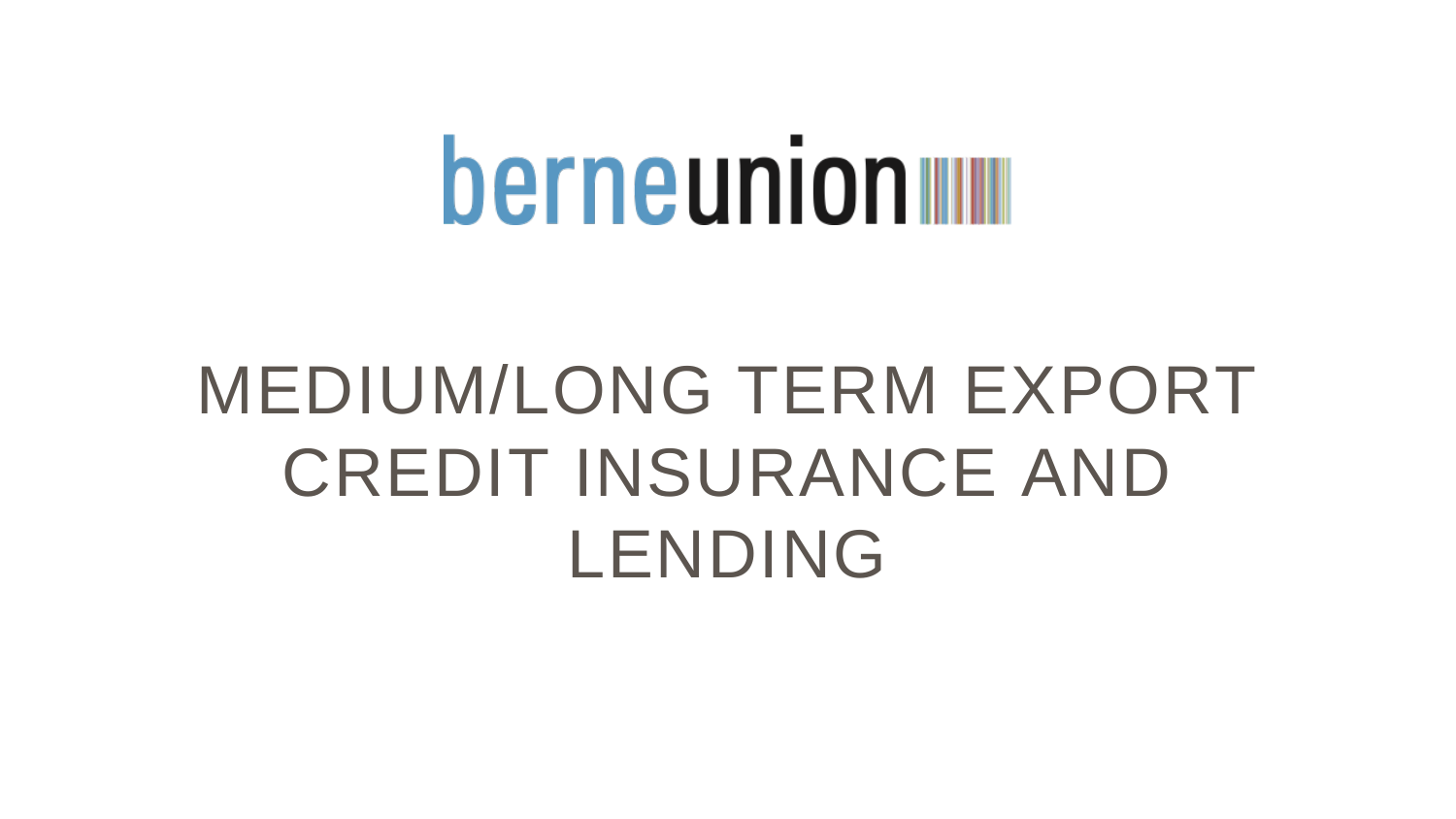

| gures Given In<br><b>SD Million</b> | 2012    | 2013    | 2014    | 2015    | 2016    |
|-------------------------------------|---------|---------|---------|---------|---------|
| <b>corporates</b>                   | 65,571  | 63,508  | 63,369  | 66,435  | 57,130  |
| <b>Sovereign</b>                    | 25,129  | 20,474  | 32,176  | 35,406  | 29,261  |
| ther Public                         | 22,982  | 17,264  | 17,391  | 16,321  | 15,624  |
| <b>Projects</b>                     | 14,543  | 8,282   | 7,498   | 8,548   | 13,018  |
| <b>Banks</b>                        | 8,294   | 6,167   | 4,722   | 4,331   | 3,042   |
| <b>nspecified</b>                   | 45,894  | 45,527  | 40,382  | 23,203  | 15,461  |
| <b>Total</b>                        | 182,413 | 161,222 | 165,539 | 154,244 | 133,536 |
| hich: Direct<br>Lending             | 23,429  | 14,097  | 12,782  | 10,622  | 14,698  |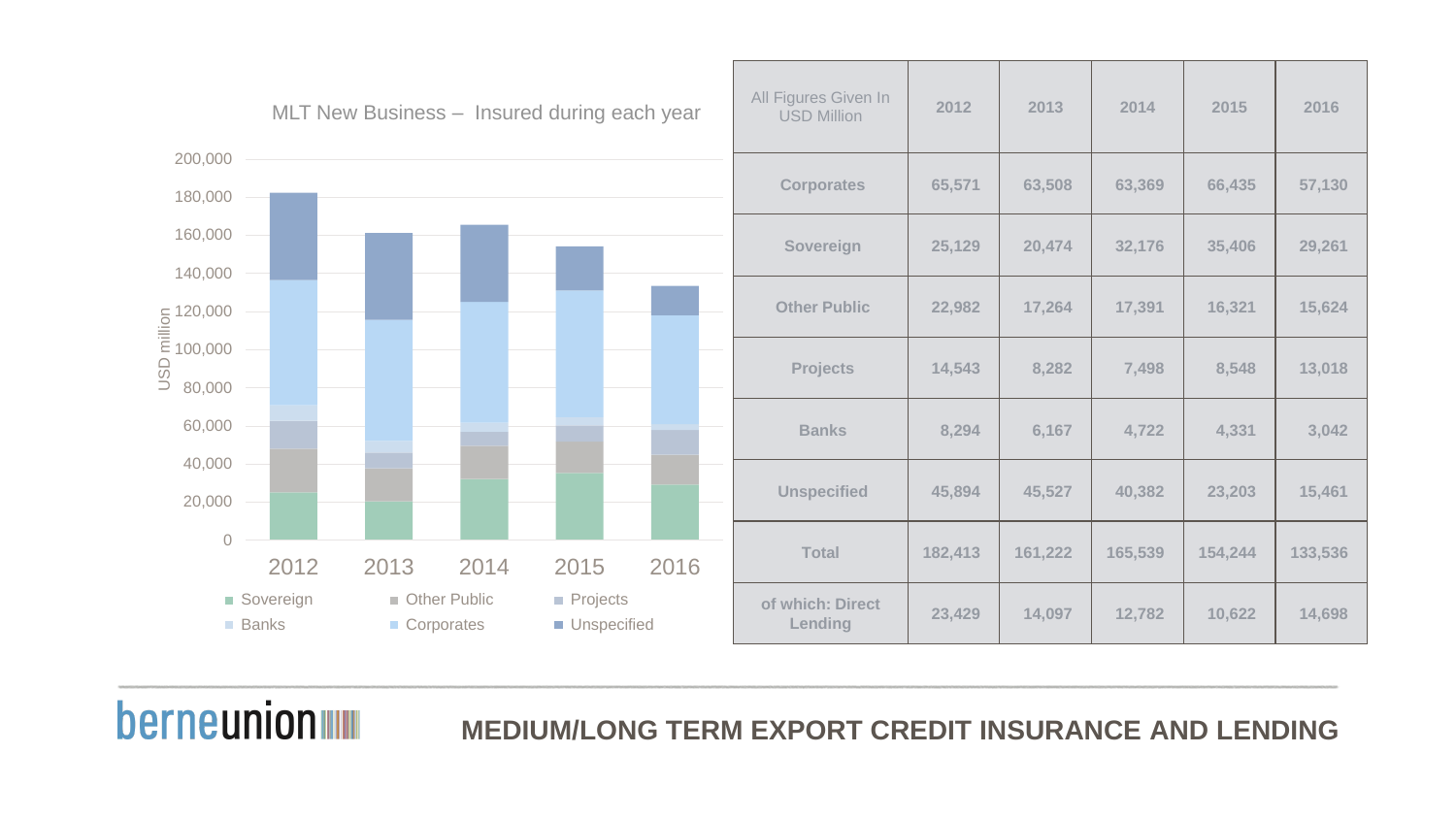

**berneunion WWW** 

| 2012           | 2013 | 2014 | 2015  | 2016 |
|----------------|------|------|-------|------|
| 15%            | 13%  | 20%  | 13%   | 8%   |
| 7%             | 10%  | 10%  | 13%   | 16%  |
| 3%             | 2%   | 2%   | 8%    | 6%   |
| 5%             | 8%   | 13%  | 8%    | 16%  |
| 11%            | 7%   | 8%   | 10%   | 12%  |
| dle East<br>4% | 6%   | 5%   | 6%    | 3%   |
| 13%            | 16%  | 14%  | 13%   | 15%  |
| 9%             | 7%   | 6%   | 8%    | 5%   |
| 10%            | 14%  | 7%   | 8%    | 7%   |
| 6%             | 4%   | 3%   | 5%    | 5%   |
| 12%            | 9%   | 8%   | 8%    | 6%   |
| 4%             | 4%   | 1%   | $1\%$ | 1%   |
|                |      |      |       |      |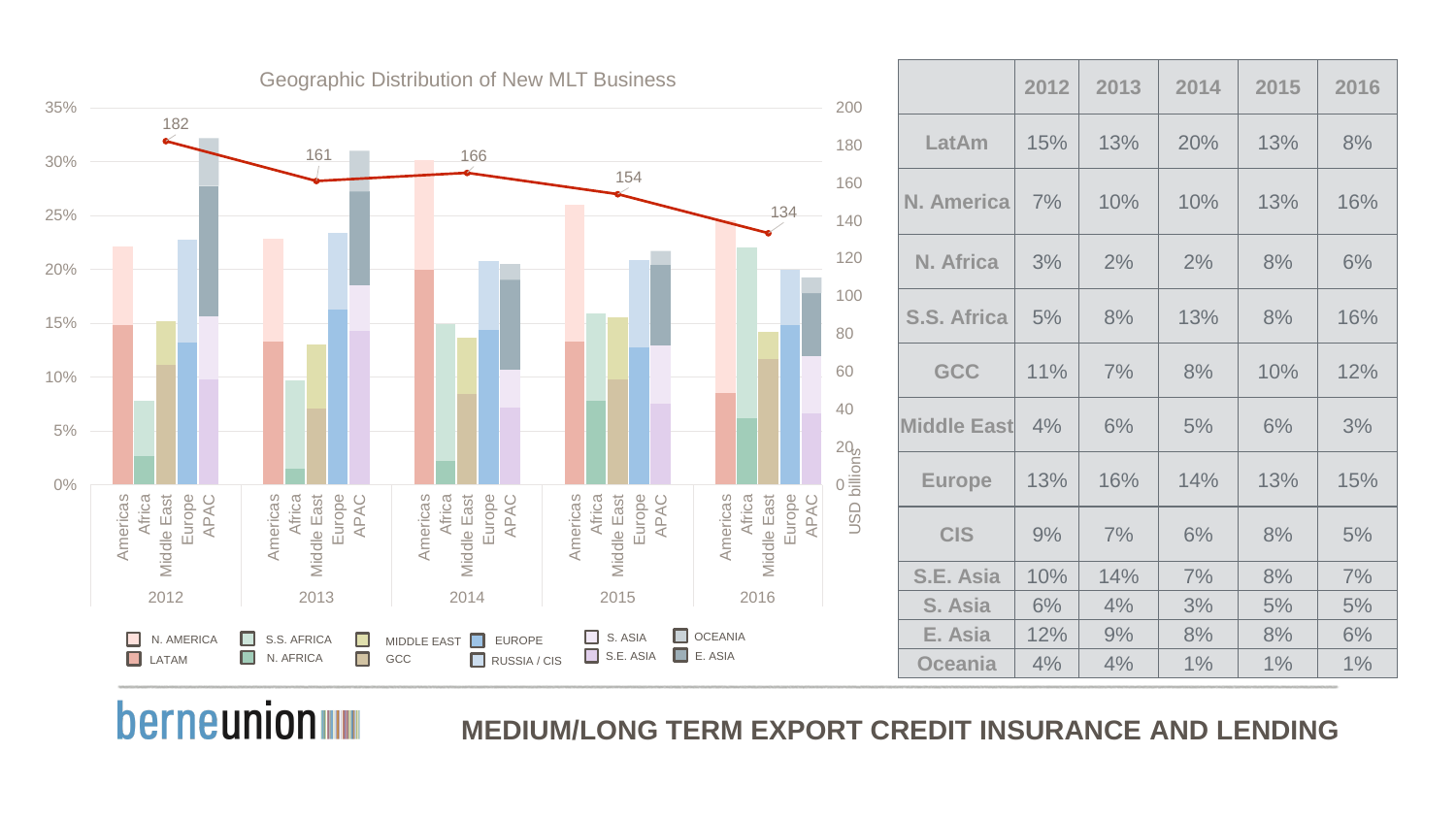| 2015   | 2016   |                          |
|--------|--------|--------------------------|
| 16,089 | 17,763 | $\rightarrow$            |
| 3,475  | 9,414  | 77                       |
| 11,428 | 7,377  | 77                       |
| 4,710  | 6,288  | 71                       |
| 7,457  | 5,613  | N                        |
| 8,777  | 5,347  | צצ                       |
| 1,346  | 4,687  | オオ                       |
| 5,538  | 4,045  | N                        |
| 2,526  | 3,712  | 71                       |
| 513    | 3,495  | 7171                     |
| 92,386 | 65,797 | $\overline{\mathcal{L}}$ |

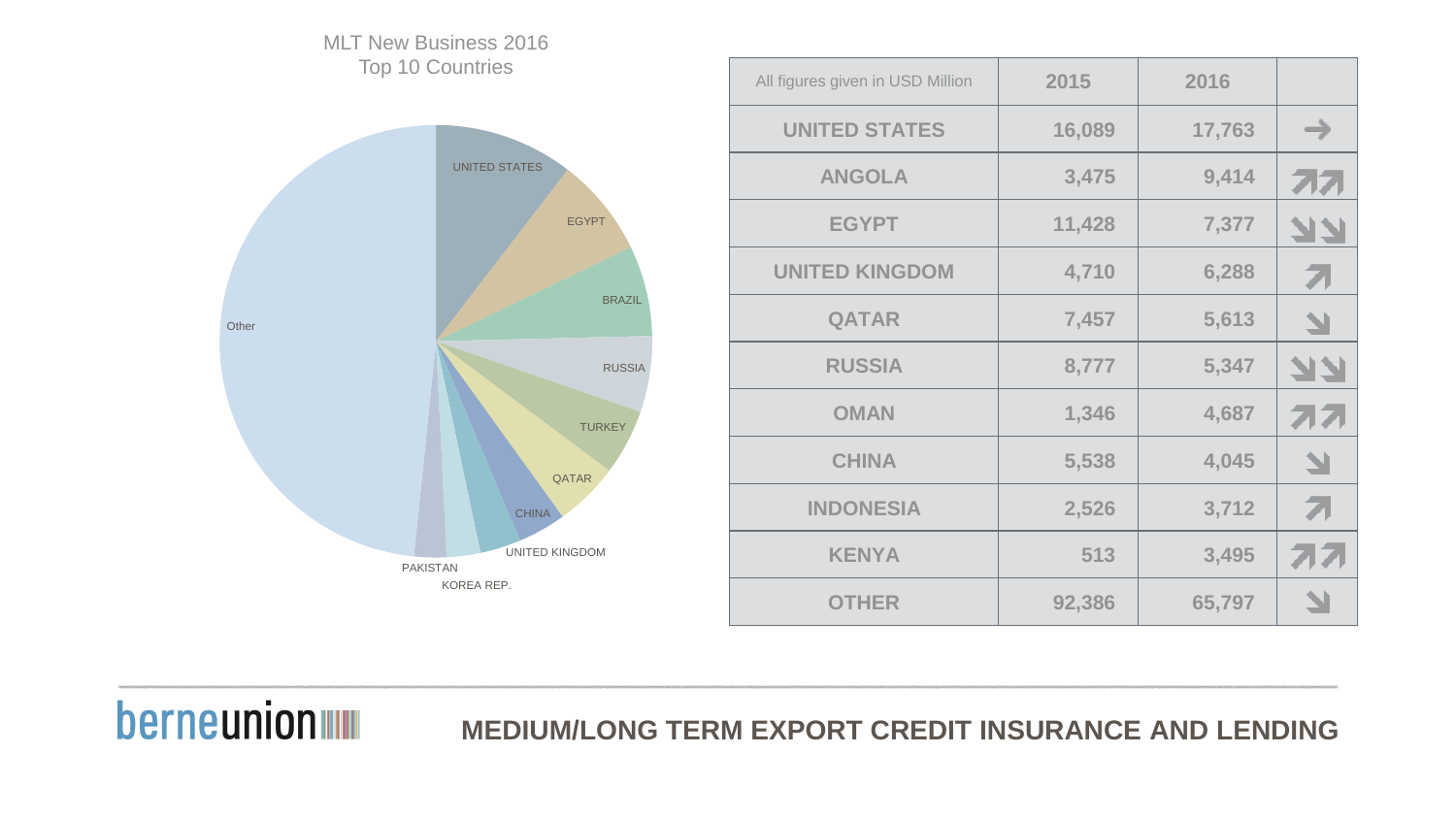

## **berneunion WWW**

| Figures Given In<br><b>USD Million</b>               | 2012    | 2013    | 2014    | 2015    | 2016    |
|------------------------------------------------------|---------|---------|---------|---------|---------|
| <b>Commitments-</b><br>fore Reinsurance              | 562,770 | 586,694 | 580,836 | 591,152 | 578,885 |
| <b>Aid-related</b><br><b>Commitments</b>             | 5,857   | 6,810   | 6,107   | 5,680   | 5,792   |
| <b>Arrears</b>                                       | 5,613   | 5,142   | 4,975   | 5,037   | 4,046   |
| ims outstanding:<br><b>Political Risk</b>            | 5,902   | 6,522   | 6,304   | 6,872   | 4,626   |
| ims outstanding:<br><b>ommercial Risk</b>            | 8,884   | 9,155   | 8,336   | 7,050   | 8,088   |
| Refinanced /<br><b>Rescheduled</b><br><b>Amounts</b> | 20,725  | 18,808  | 16,216  | 17,071  | 16,944  |
| erdues On Refin.<br>esched. Amounts                  | 8,712   | 8,650   | 5,944   | 4,998   | 3,720   |
| <b>Lending (Total</b><br><b>Exposure)</b>            | 69,216  | 74,270  | 72,635  | 70,872  | 69,678  |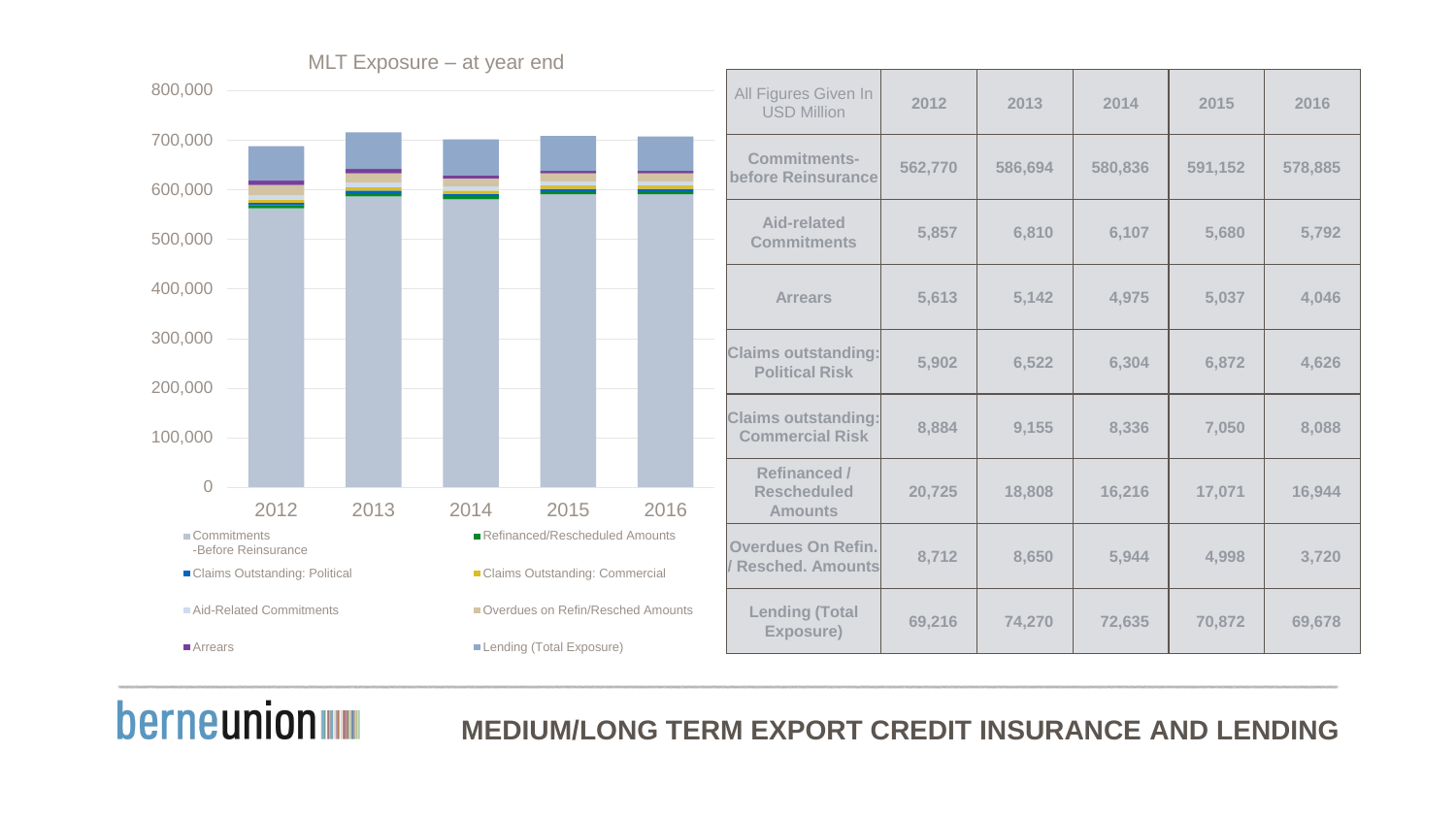

| 2015    | 2016    |                          |
|---------|---------|--------------------------|
| 48,156  | 49,572  | 71                       |
| 31,305  | 36,677  | $\rightarrow$            |
| 30,373  | 27,093  | $\rightarrow$            |
| 29,977  | 22,094  | 71                       |
| 24,209  | 21,772  | $\rightarrow$            |
| 19,447  | 19,529  | $\overline{\mathcal{L}}$ |
| 12,155  | 19,480  | $\rightarrow$            |
| 22,450  | 19,450  | 71                       |
| 20,401  | 18,733  | →                        |
| 19,353  | 17,615  | $\rightarrow$            |
| 450,905 | 439,764 | $\rightarrow$            |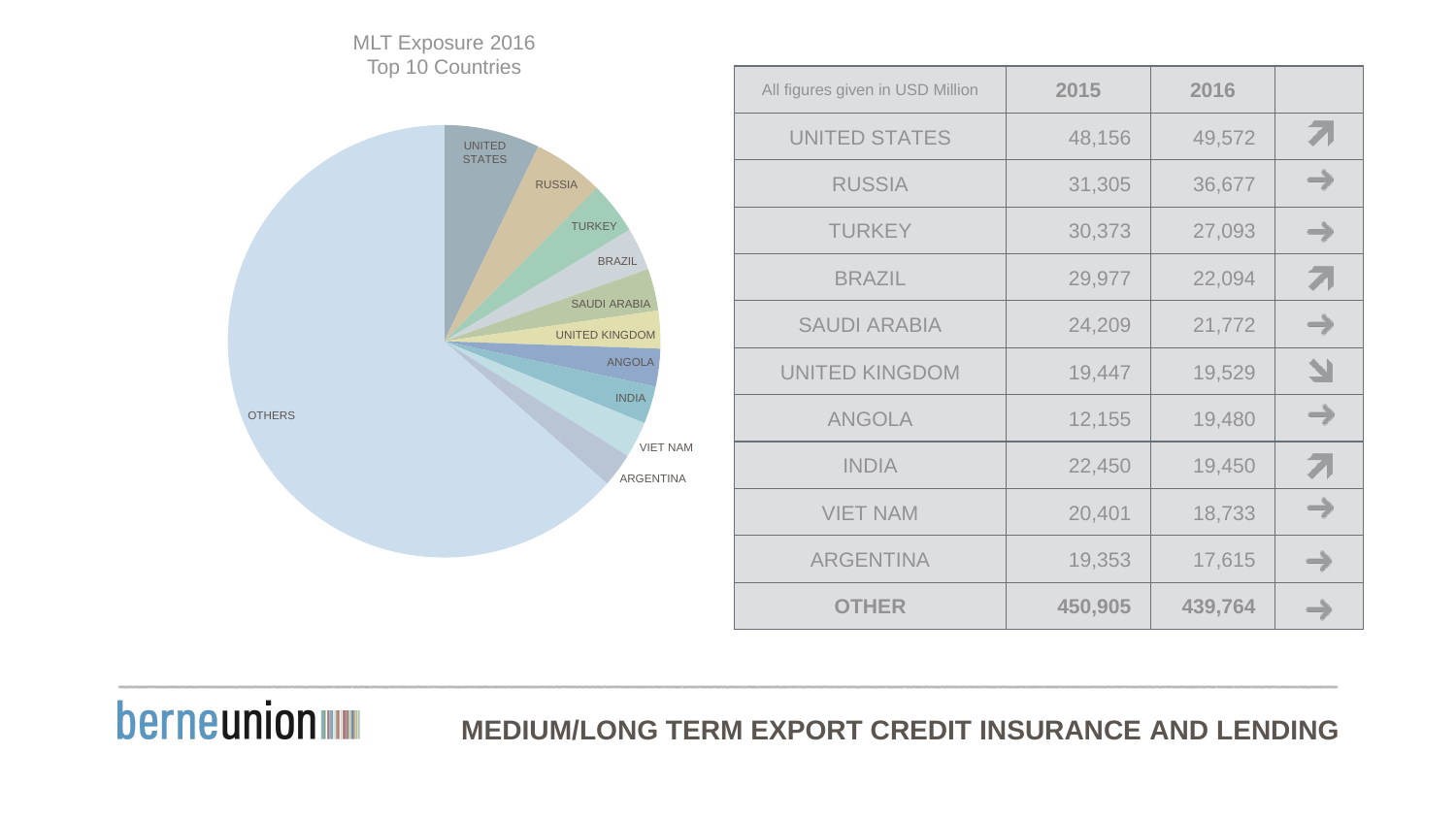

| All figures given in<br><b>USD Million</b> | 2012  | 2013  | 2014  | 2015  | 2016  |
|--------------------------------------------|-------|-------|-------|-------|-------|
| <b>Political</b><br><b>Risk</b>            | 1,142 | 1,086 | 888   | 1,588 | 269   |
| <b>Commercial</b><br><b>Risk</b>           | 1,165 | 1,272 | 1,091 | 1,335 | 2,649 |
| Lending                                    | 310   | 96    | 172   | 329   | 91    |
| <b>Total</b>                               | 2,617 | 2,454 | 2,152 | 3,252 | 3,008 |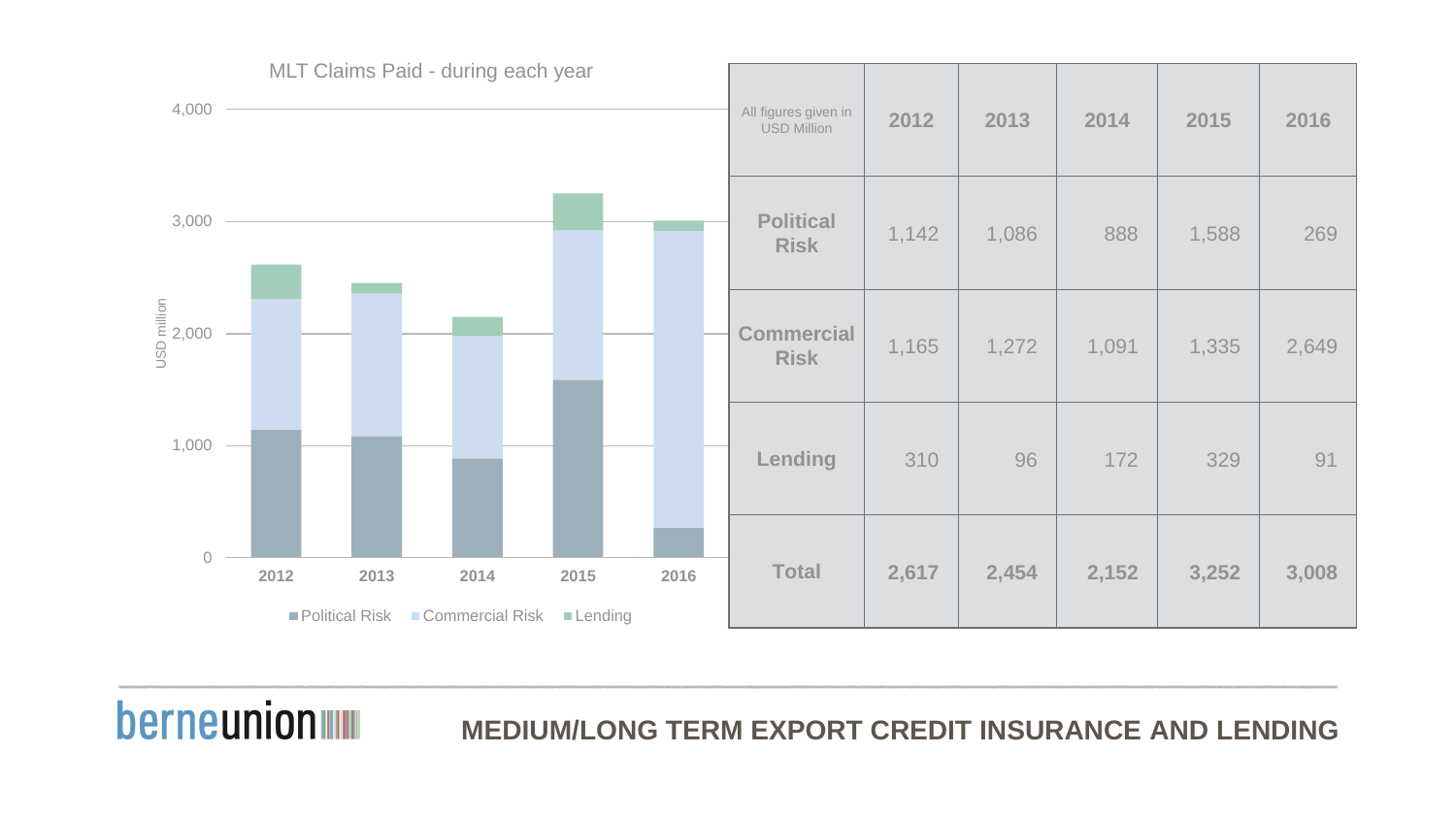| 2015                     | 2016 |           |
|--------------------------|------|-----------|
| 193                      | 613  | 77        |
| 1,449                    | 339  | <b>AR</b> |
| 16                       | 295  | 77        |
| 168                      | 228  | 7         |
| $\overline{O}$           | 160  | 77        |
| 375                      | 158  | 77        |
| 301                      | 138  | <b>AR</b> |
| 30                       | 93   | 77        |
| $\overline{7}$           | 89   | 77        |
| $\overline{\mathcal{L}}$ | 63   | オオ        |
| 713                      | 833  | 7         |

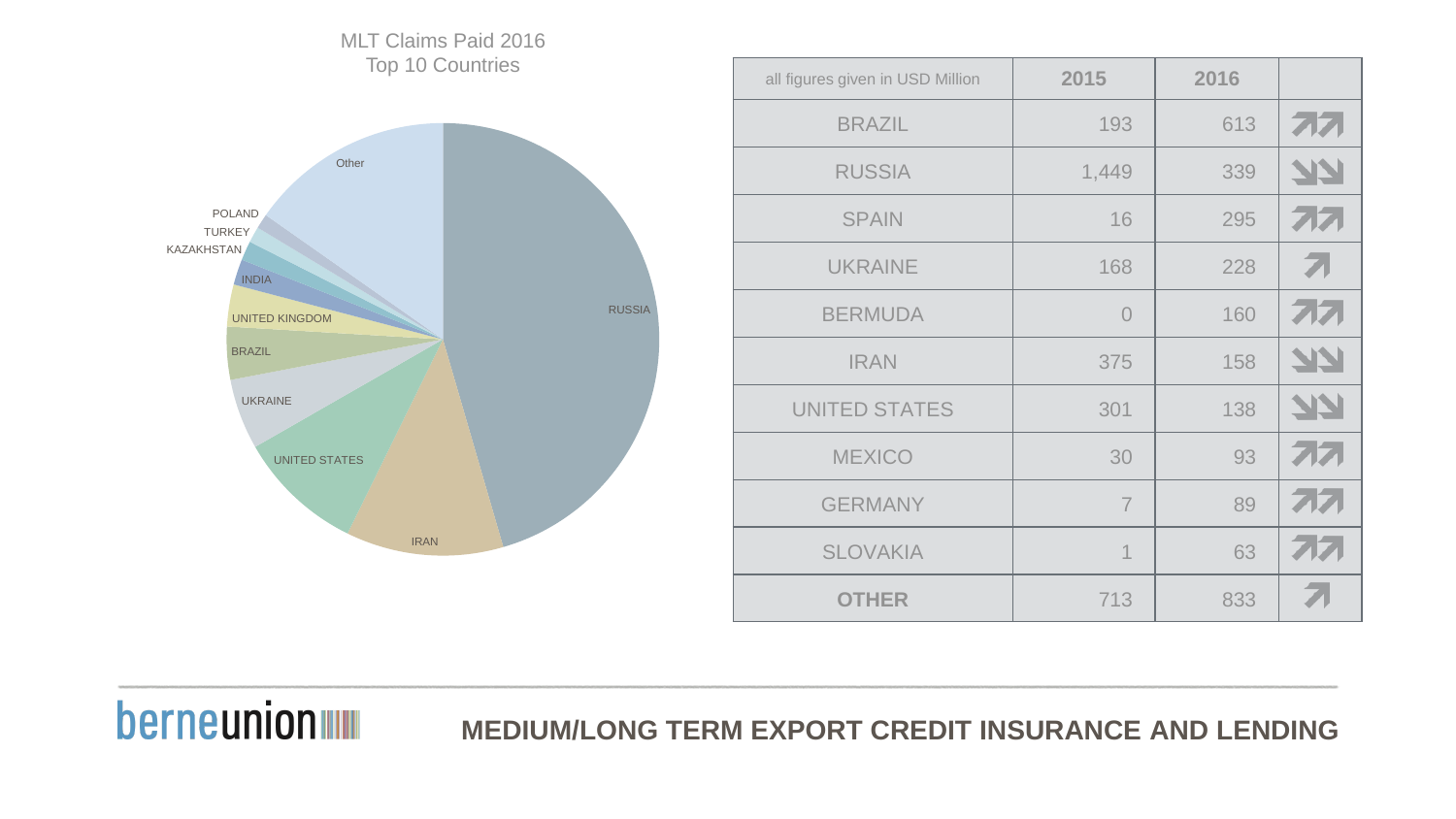

| all figures given in<br><b>USD Million</b> | 2012  | 2013  | 2014  | 2015  | 2016  |
|--------------------------------------------|-------|-------|-------|-------|-------|
| <b>Political</b><br><b>Risk</b>            | 2,210 | 1,697 | 1,978 | 1,949 | 5,011 |
| <b>Commercial</b><br><b>Risk</b>           | 432   | 487   | 409   | 346   | 610   |
| Lending                                    | 15    | 6     | 5     | 28    | 19    |
| <b>Total</b>                               | 2,657 | 2,190 | 2,392 | 2,323 | 5,639 |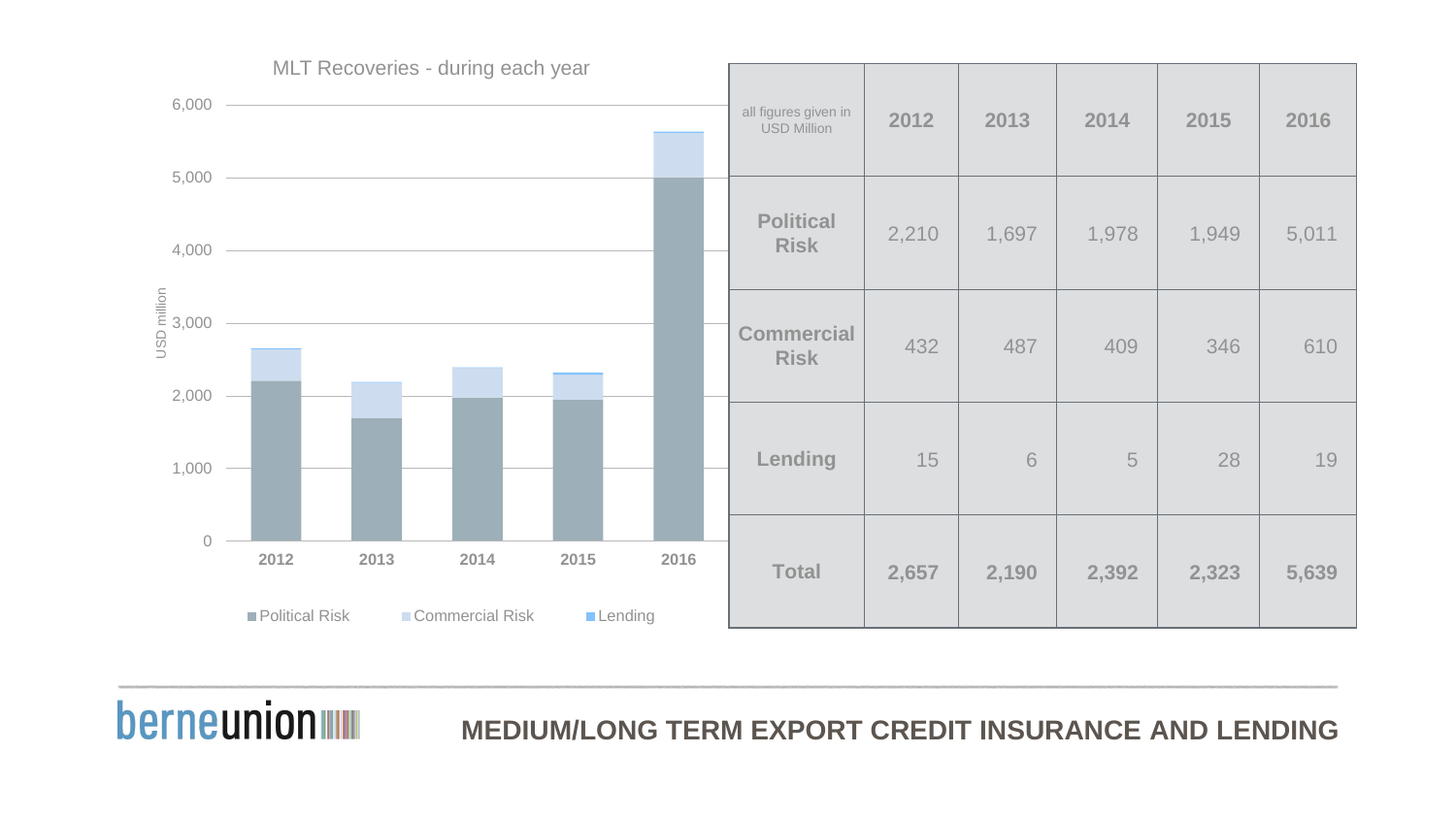

MLT Recoveries 2016

| 2015 | 2016  |                |
|------|-------|----------------|
| 136  | 1,776 | 77             |
| 5    | 850   | 77             |
| 591  | 666   | 71             |
| 206  | 598   | オオ             |
| 352  | 352   | $\rightarrow$  |
| 197  | 303   | $\overline{Z}$ |
| 5    | 165   | オオ             |
| 108  | 140   | 71             |
| 50   | 76    | 71             |
| 41   | 70    | 71             |
| 632  | 643   | →              |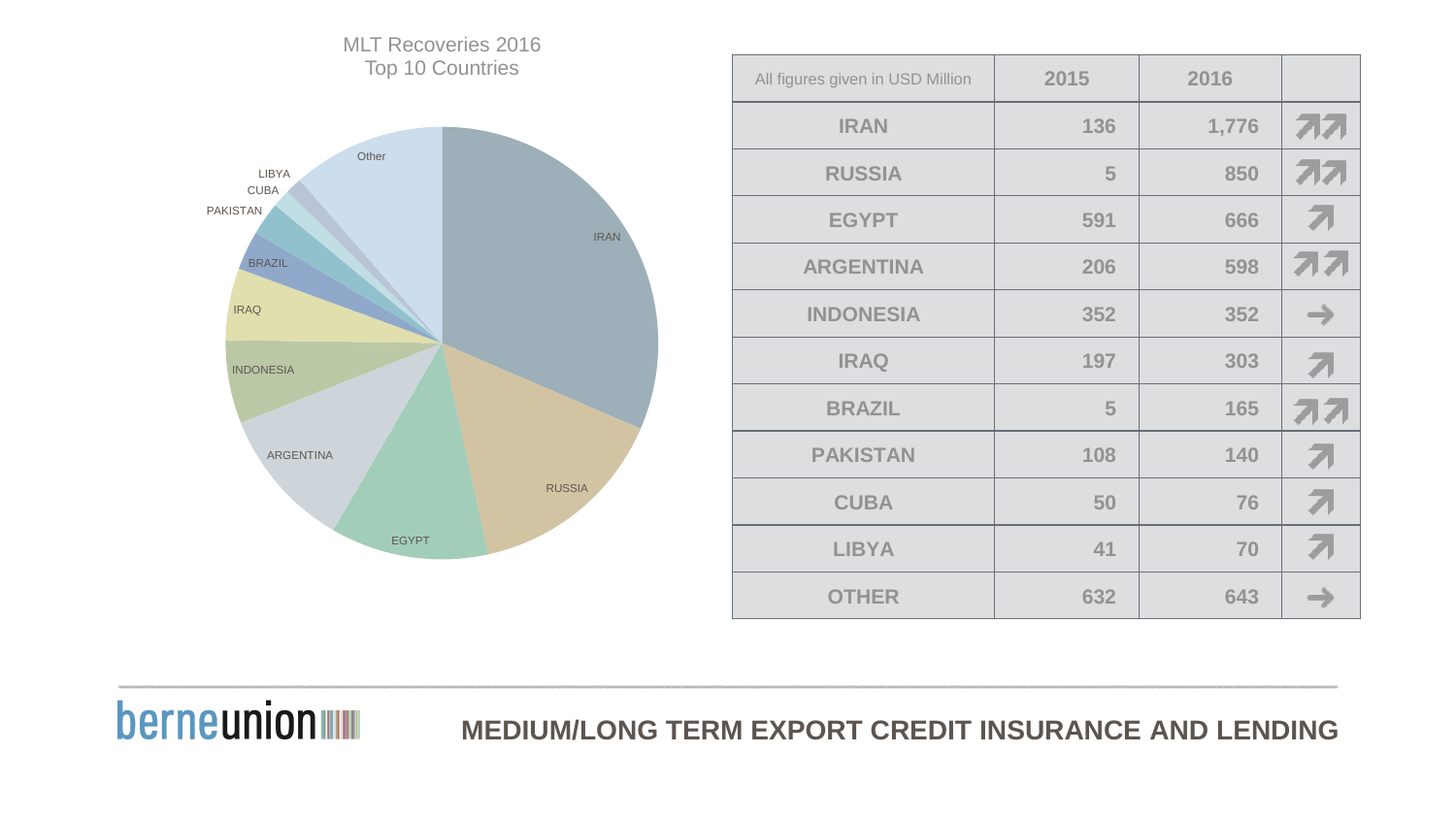# berneunion INVESTMENT INSURANCE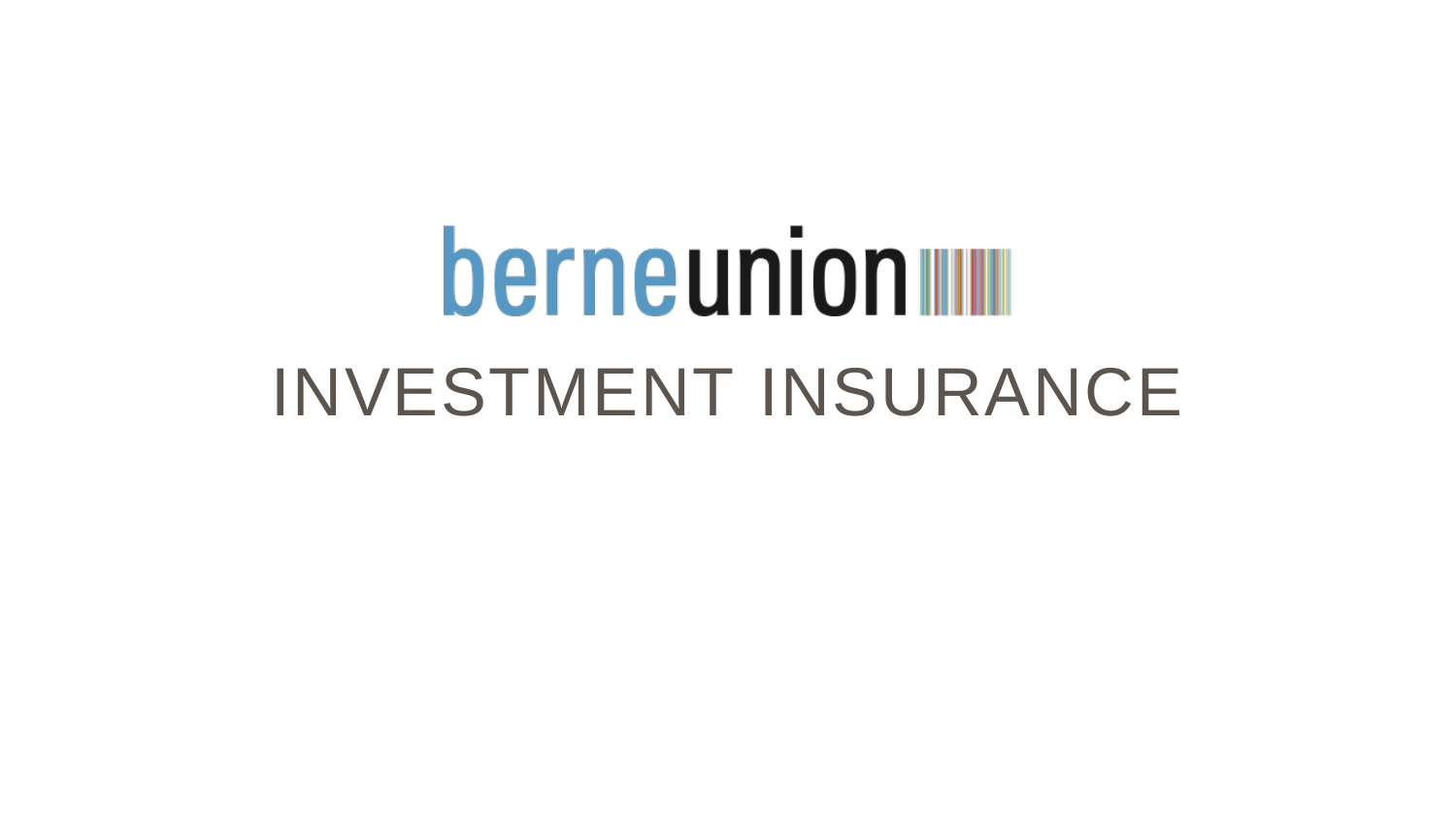

|      | all figures given in USD Million |
|------|----------------------------------|
| 2012 | 100,129                          |
| 2013 | 99,305                           |
| 2014 | 99,135                           |
| 2015 | 93,775                           |
| 2016 | 112,812                          |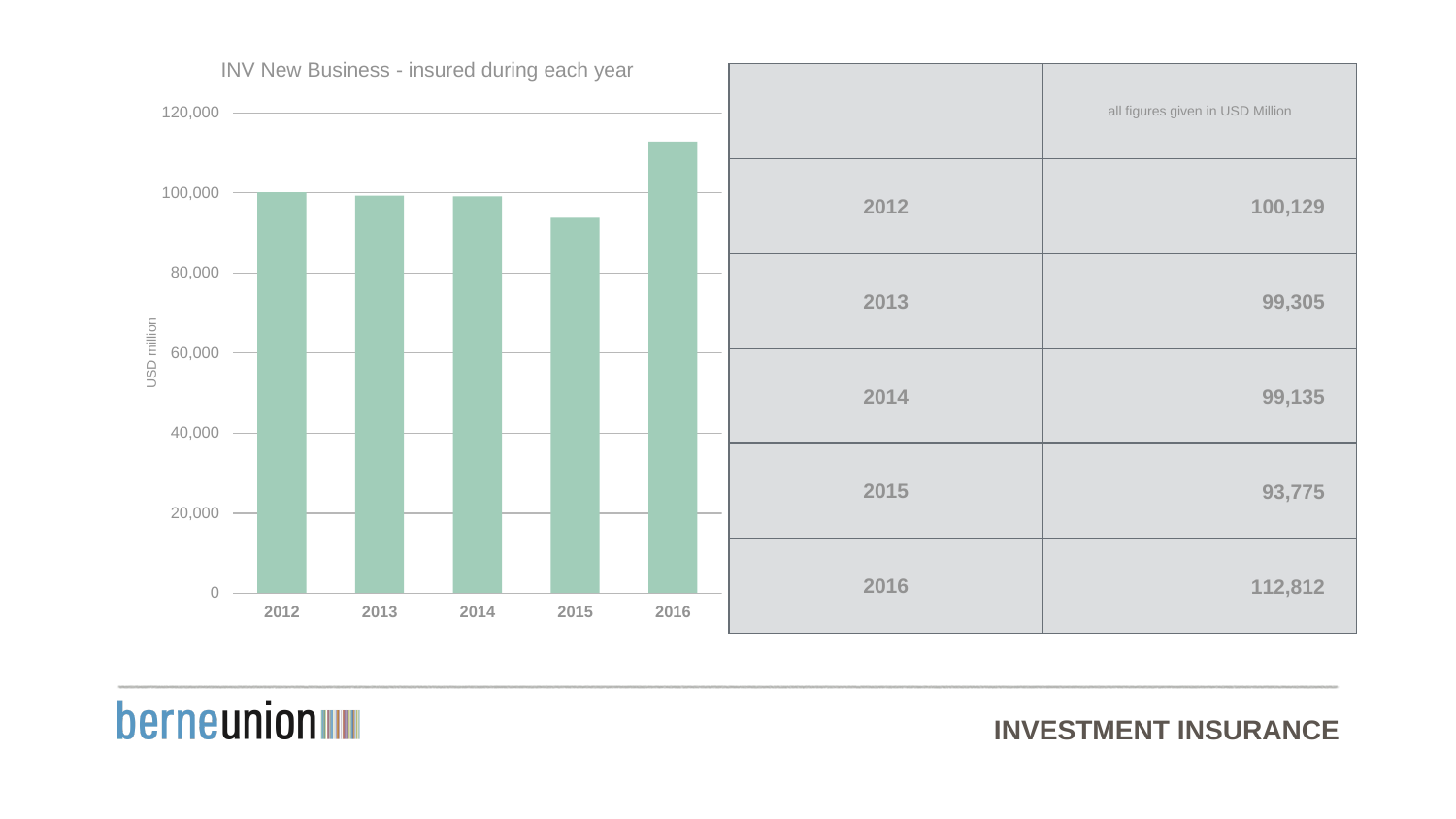|                | 2012 | 2013 | 2014 | 2015 | 2016 |
|----------------|------|------|------|------|------|
| .atAm          | 17%  | 14%  | 16%  | 14%  | 12%  |
| <b>America</b> | 1%   | 6%   | 5%   | 4%   | 7%   |
| <b>Africa</b>  | 2%   | 2%   | 4%   | 2%   | 3%   |
| S. Africa      | 9%   | 9%   | 10%  | 10%  | 12%  |
| GCC            | 2%   | 4%   | 3%   | 6%   | 4%   |
| dle East       | 4%   | 4%   | 4%   | 4%   | 5%   |
| urope          | 10%  | 12%  | 11%  | 11%  | 11%  |
| <b>CIS</b>     | 19%  | 17%  | 18%  | 18%  | 15%  |
| E. Asia        | 13%  | 16%  | 14%  | 15%  | 17%  |
| i. Asia        | 5%   | 4%   | 3%   | 6%   | 6%   |
| ∴ Asia         | 9%   | 9%   | 9%   | 9%   | 7%   |
| ceania         | 9%   | 2%   | 2%   | 1%   | 1%   |



## **berneunion WWW**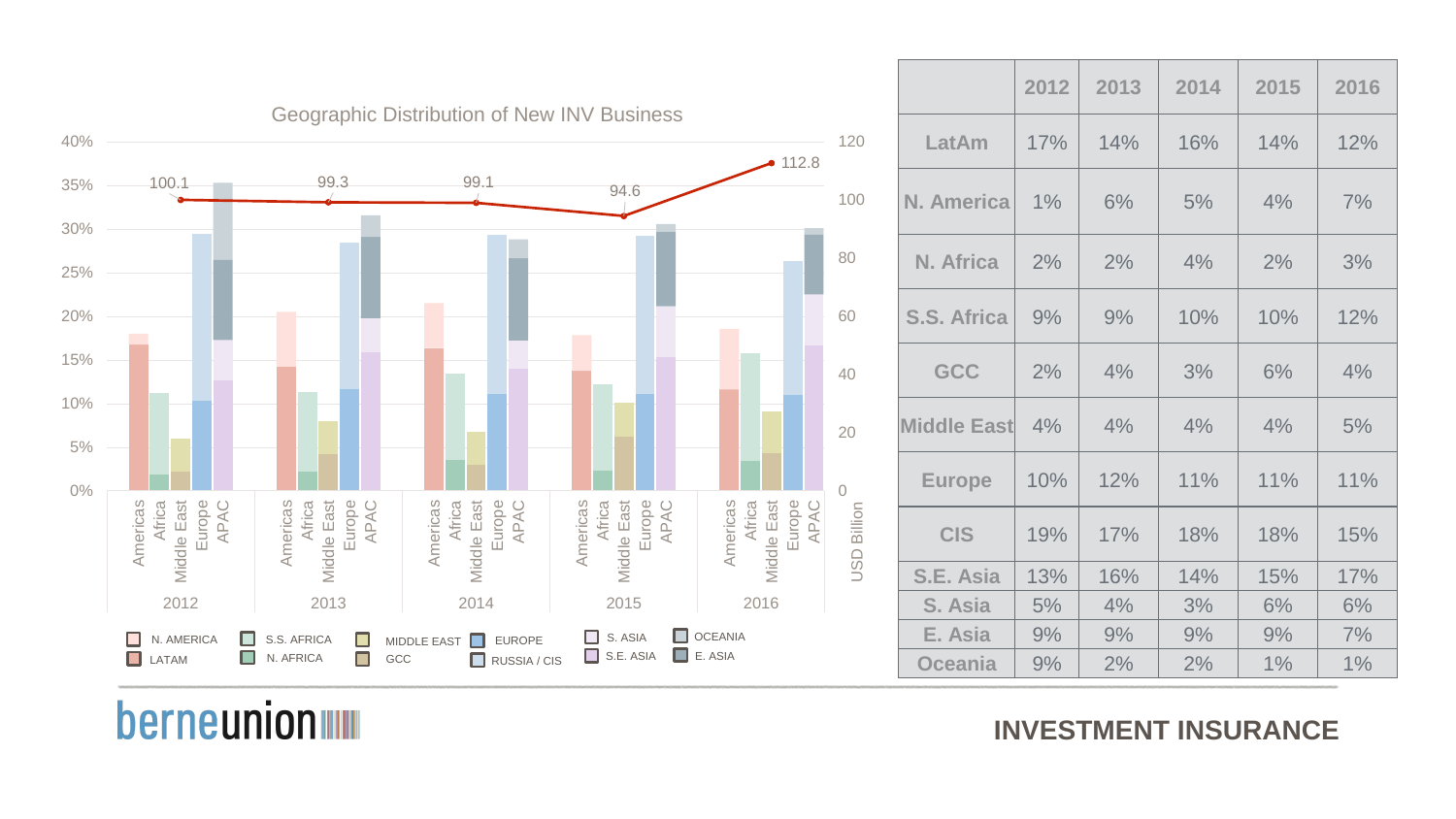| 2015   | 2016   |               |
|--------|--------|---------------|
| 11,093 | 10,225 | $\rightarrow$ |
| 3,897  | 7,408  | 71            |
| 4,577  | 6,819  | 71            |
| 5,645  | 5,253  | $\rightarrow$ |
| 2,867  | 4,610  | 71            |
| 4,268  | 4,064  | $\rightarrow$ |
| 3,499  | 3,934  | 7             |
| 5,170  | 3,680  | N             |
| 1,724  | 3,442  | 71            |
| 2,822  | 3,373  | 71            |
| 48,213 | 60,004 | 7             |

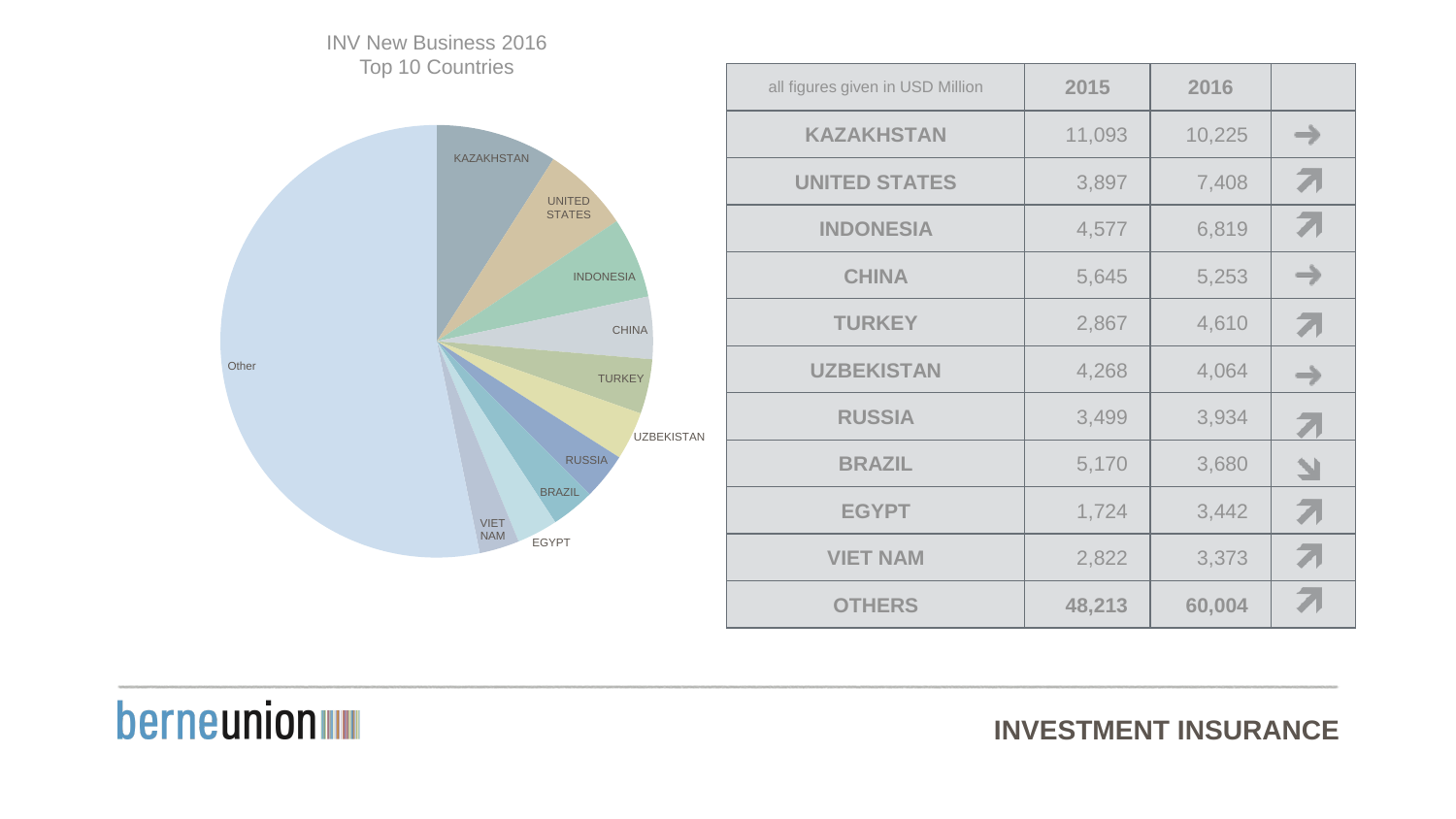|      | all figures given in USD Million |
|------|----------------------------------|
| 2012 | 221,898                          |
| 2013 | 245,280                          |
| 2014 | 240,231                          |
| 2015 | 249,613                          |
| 2016 | 269,409                          |

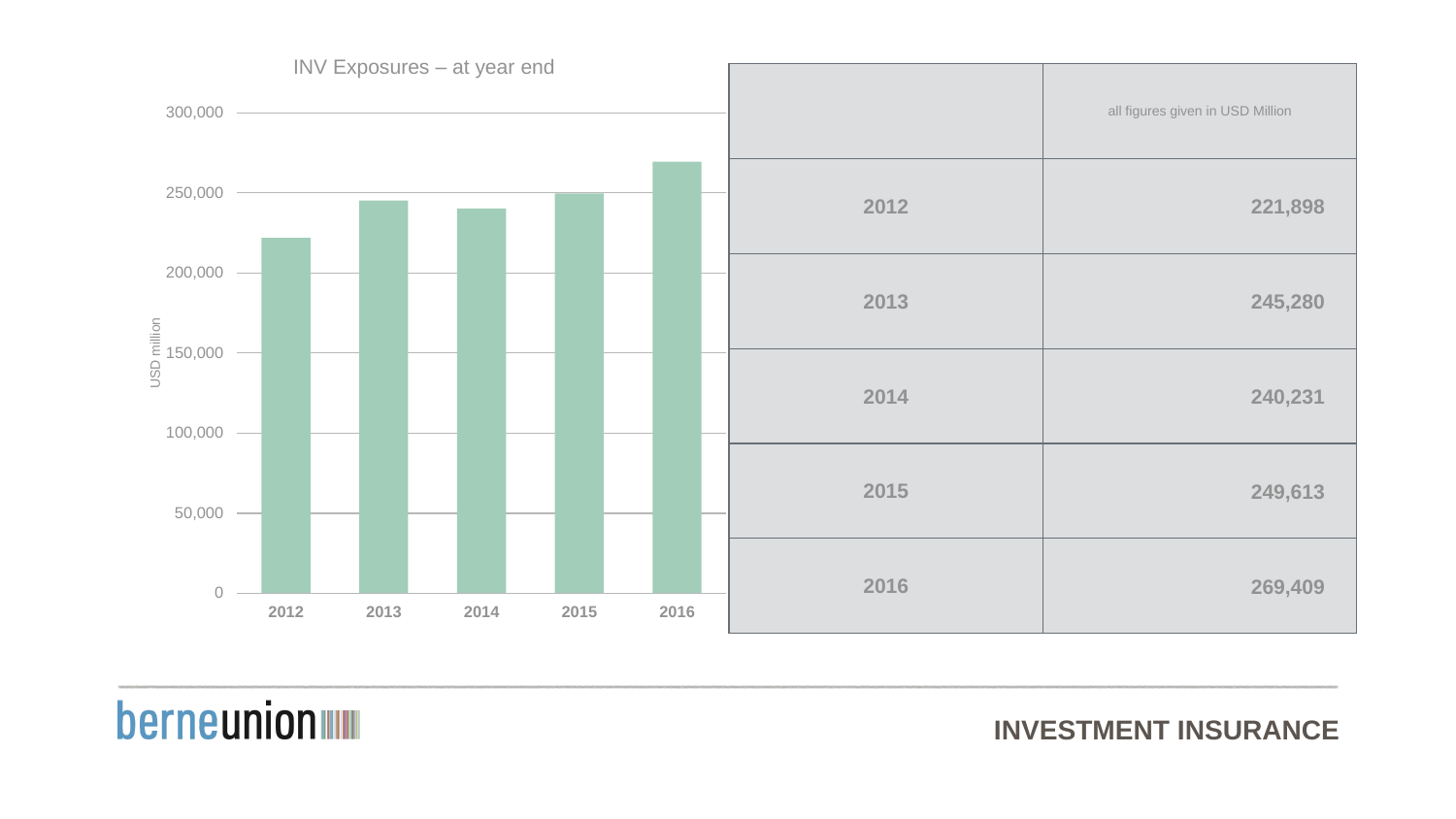| 2015    | 2016    |               |
|---------|---------|---------------|
| 21,419  | 20,707  | $\rightarrow$ |
| 19,480  | 18,368  | $\rightarrow$ |
| 12,272  | 15,690  | A             |
| 12,435  | 13,719  | →             |
| 9,257   | 10,807  | 7             |
| 12,335  | 10,741  | N             |
| 9,626   | 10,691  | $\rightarrow$ |
| 9,500   | 10,658  | 71            |
| 8,640   | 10,316  | 71            |
| 7,826   | 8,721   | 71            |
| 126,823 | 138,992 | —             |



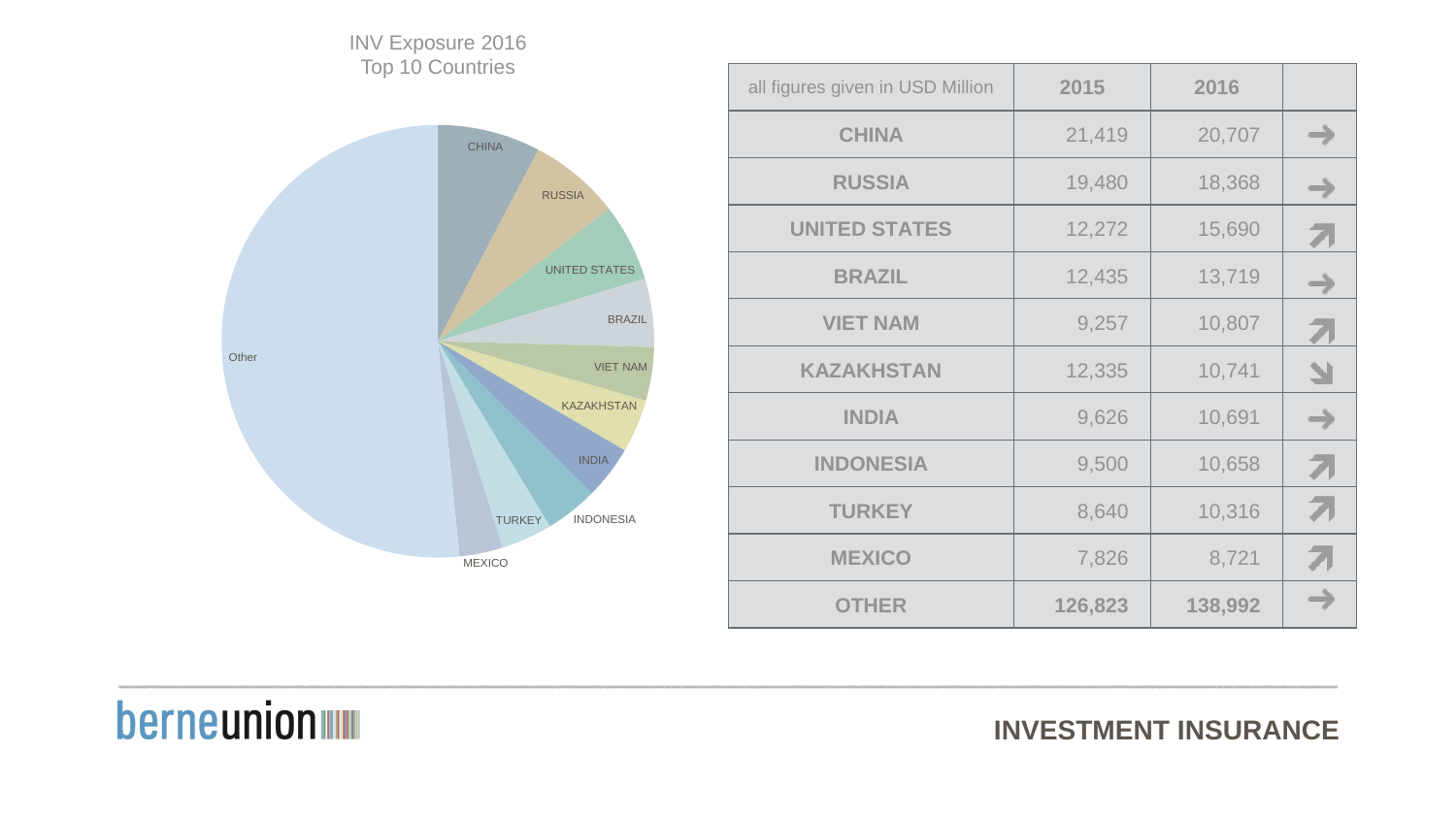

| all figures given in<br><b>USD Million</b> | 2012                     | 2013                     | 2014      | 2015           | 2016           |
|--------------------------------------------|--------------------------|--------------------------|-----------|----------------|----------------|
| <b>Transfer</b>                            | $\overline{O}$           | $\overline{0}$           | 10        | $\overline{0}$ | $\overline{0}$ |
| <b>Political</b><br><b>Violence</b>        | 43                       | 37                       | 46        | 47             | 6              |
| xpropriation<br>etc.                       | $\overline{\mathcal{L}}$ | 13                       | $\bigcap$ | 5              | $\overline{7}$ |
| <b>Breach of</b><br><b>Contract</b>        | $\bigcap$                | $\overline{\mathcal{L}}$ | 49        | 16             | $\bigcap$      |
| <b>Unspecified</b>                         | 81                       | 95                       | 134       | 82             | 287            |
| <b>Total</b>                               | 125                      | 146                      | 239       | 150            | 300            |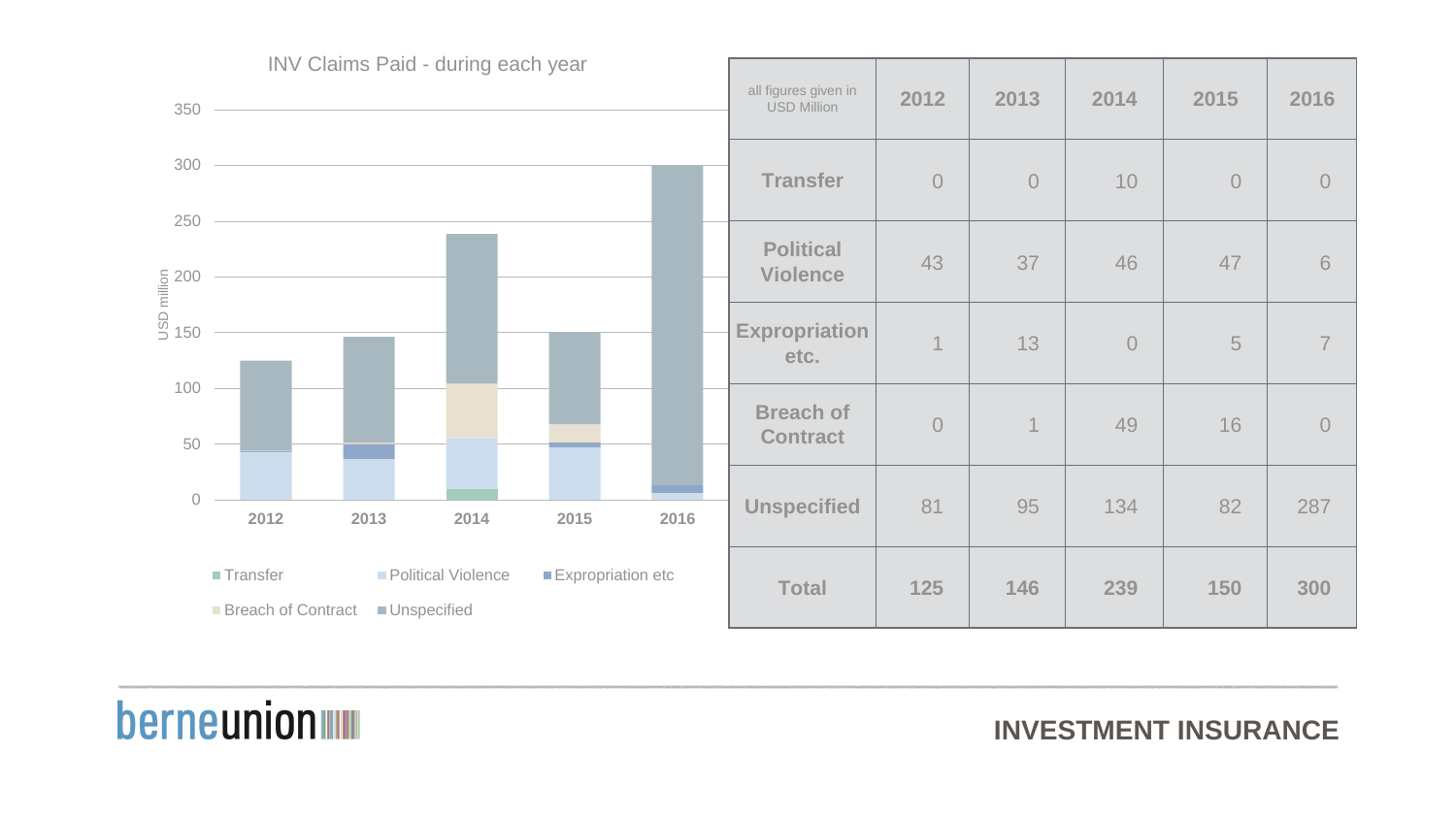| 2015                    | 2016 |           |
|-------------------------|------|-----------|
| $\bf{0}$                | 57   | オオ        |
| $\bf{0}$                | 51   | オオ        |
| $\overline{\mathbf{4}}$ | 39   | オオ        |
| 3                       | 18   | 77        |
| 8                       | 17   | 77        |
| $\overline{0}$          | 16   | オオ        |
| 19                      | 15   | N         |
| $\bf{0}$                | 12   | オオ        |
| $\bf{0}$                | 11   | オオ        |
| $\overline{0}$          | 8    | 77        |
| 117                     | 56   | <b>NA</b> |

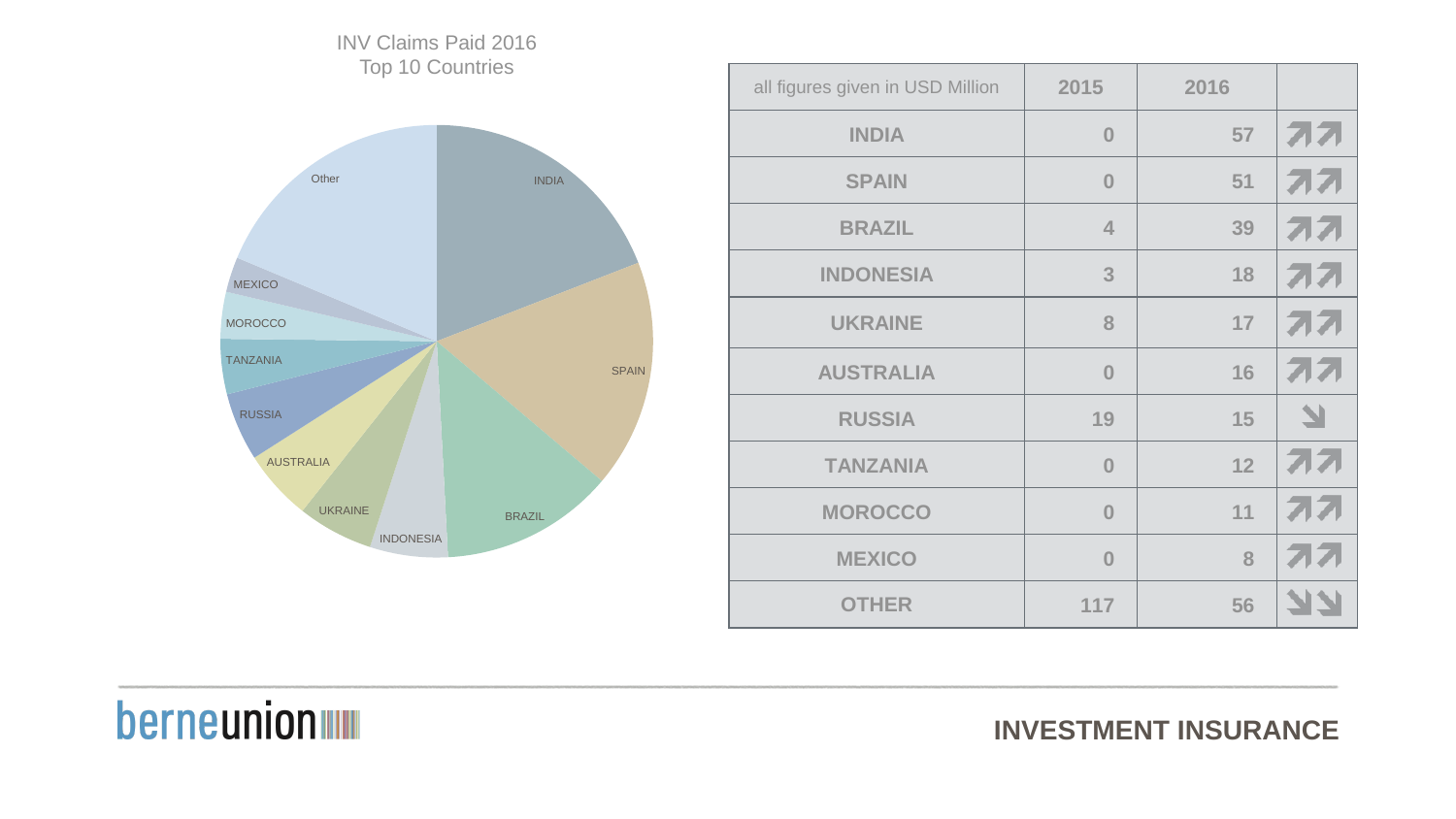

| all figures given in<br><b>USD Million</b> | 2012                     | 2013       | 2014           | 2015       | 2016 |
|--------------------------------------------|--------------------------|------------|----------------|------------|------|
| <b>Transfer</b>                            | $\overline{0}$           | $\bigcirc$ | $\overline{0}$ | $\bigcirc$ |      |
| <b>Political</b><br><b>Violence</b>        | $\overline{\mathcal{L}}$ | $\bigcirc$ | $\overline{2}$ | $\bigcap$  |      |
| xpropriation<br>etc                        | 51                       | $\bigcap$  | $\bigcirc$     | 1          | 37   |
| <b>Breach of</b><br><b>Contract</b>        | $\overline{0}$           | 15         | $\overline{O}$ | $\bigcirc$ |      |
| <b>Unspecified</b>                         | 55                       | 62         | 81             | 10         | 28   |
| <b>Total</b>                               | 107                      | 78         | 83             | 12         | 66   |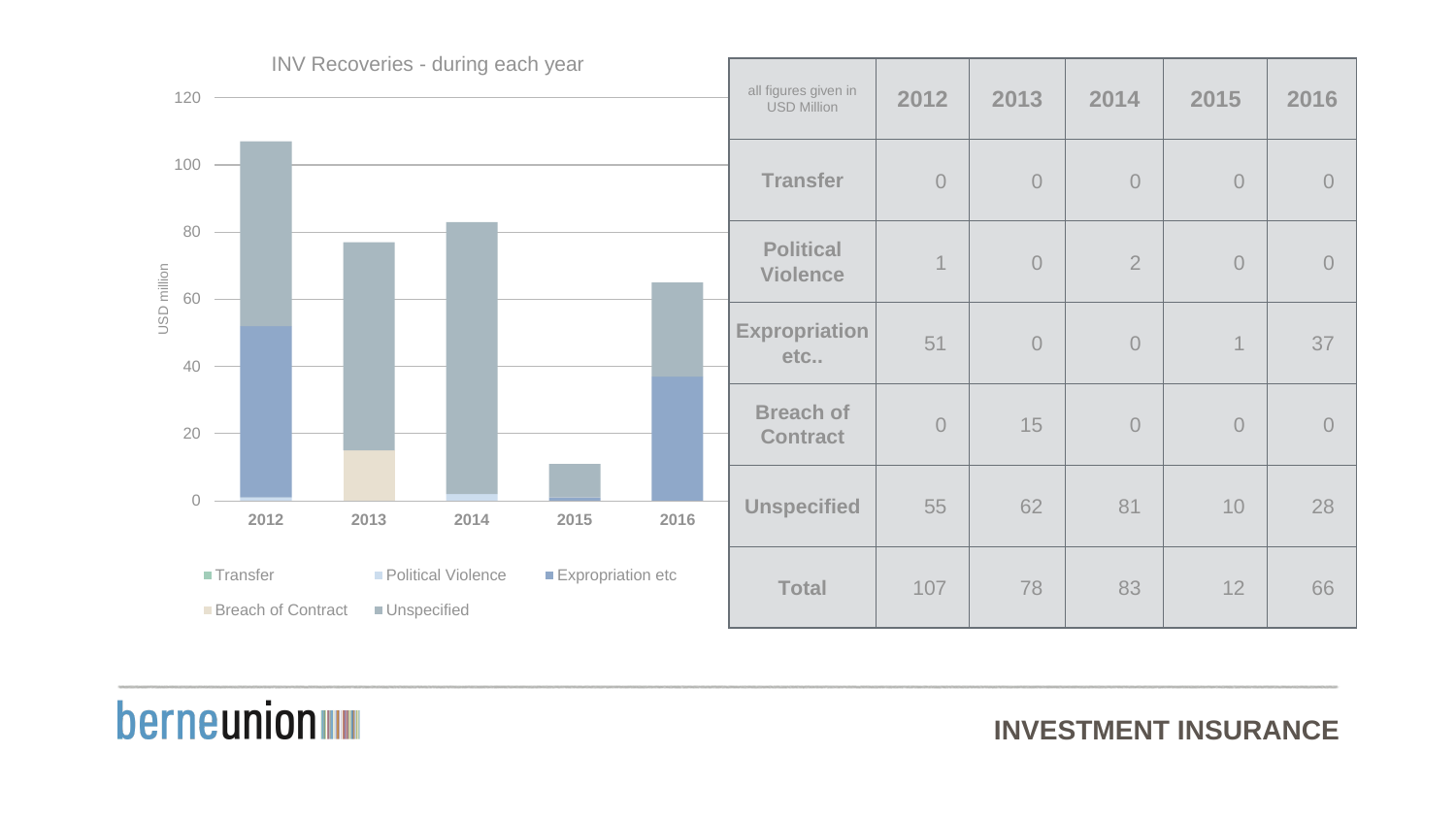| 2015           | 2016 |           |
|----------------|------|-----------|
| $\overline{O}$ | 37.4 | <b>77</b> |
| 0.2            | 7.9  | <b>77</b> |
| 2.5            | 7.3  | <b>77</b> |
| $\overline{O}$ | 6.1  | <b>77</b> |
| $\overline{O}$ | 1.9  | オオ        |
| $\overline{0}$ | 1.7  | オオ        |
| 9.0            | 5.2  | 77        |